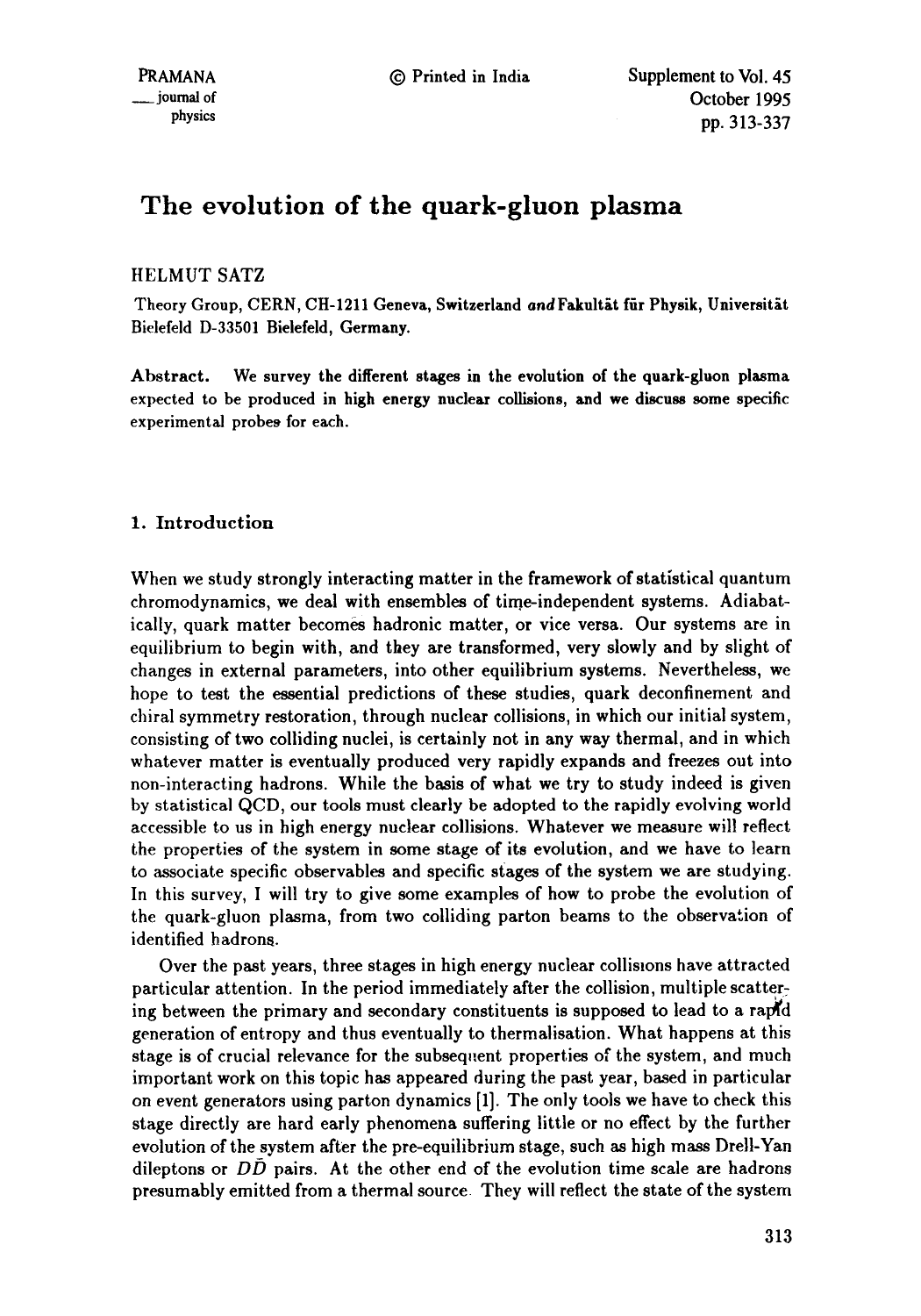## *Heimut Satz*

at the time they were formed  $-$  i.e., they will tell us about the hadronisation of the quark-gluon plasma [2]. If nuclear collisions do indeed lead to a thermalised system of quarks and gluons, this hadronisation stage, the final state in the evolution, will be independent of the initial thermal state, the primordial plasma. In other words, the *local* hadronisation properties of a plasma initially at a temperature of one GeV should be no different from those of a plasma of two hundred MeV [3]. How can we then probe the primordial plasma, the system we expect to be hotter at RIlIC than at the SPS, and much hotter still at the LItC? The tools proposed for this purpose include quarkonium spectra [4], high mass thermal dileptons and hard thermal photons [5], thermal charm [6], and hard jets [7]. Of these, up to now only  $J/\psi$  suppression – predicted as a consequence of a hot primordial quark-gluon plasma - was actually observed; the analysis of charmonium spectra is therefore of particular interest.

In the following, I will address some specific aspects of probing each of the three evolution stages. Section 2 will be devoted to pre-equilibrium and thermalisation. In Section 3, quarkonium production will be considered as a probe of the early hot and dense thermal stages in nuclear collisions. Section 4 will then deal with what spectra of thermal hadrons can tell us about the quark-hadron transition and the freeze-out into free hadrons.

## 2. Pre-equilibrium and thermalisation

Thermal equilibrium can be attained by multiple scattering among the constituents of the incident nuclei and the secondaries produced in these interactions. The primary interactions must trigger a cascade of more and more interacting secondaries, tertiaries, and so on, leading to a rapid entropy increase and with it a (local) loss of memory of the initial state. Computer simulations of such cascades provide estimates of the time  $t_0$  needed to reach local equilibrium, and they tell us what the thermal conditions were at that time. They specify the initial energy density  $\epsilon_0$ , the initial entropy density  $s_0$ , and they can tell us to what extent there is "chemical" equilibrium among the different constituent types, whether hadrons or partons.

In such simulations, a considerable number of input aspects has to be specified in order to arrive at definite predictions.

- 9 What is the nature of the constituents? They can be hadrons, constituent quarks, or the partons (massless quarks and gluons) of perturbative QCD.
- What is the collision dynamics? We can start from a phenomenological picture of hadronic interactions (ARC [8], dual patton model [9]), from string interactions (Venus [10], RQMD [11] Spacer [12]), or from perturbative QCD for partonic interactions, with soft additions both for low *PT* processes and for the hadronisation of the partons (Hijing  $[13]$ , parton cascade model  $[14]$ ).
- 9 What is the evolution pattern for the collision? Here we can consider independent successive binary collisions, molecular dynamics schemes or a more detailed transport theory description.
- What collective interaction effects should be included? Since all evolution patterns considered are approximative, we have to make sure that such col-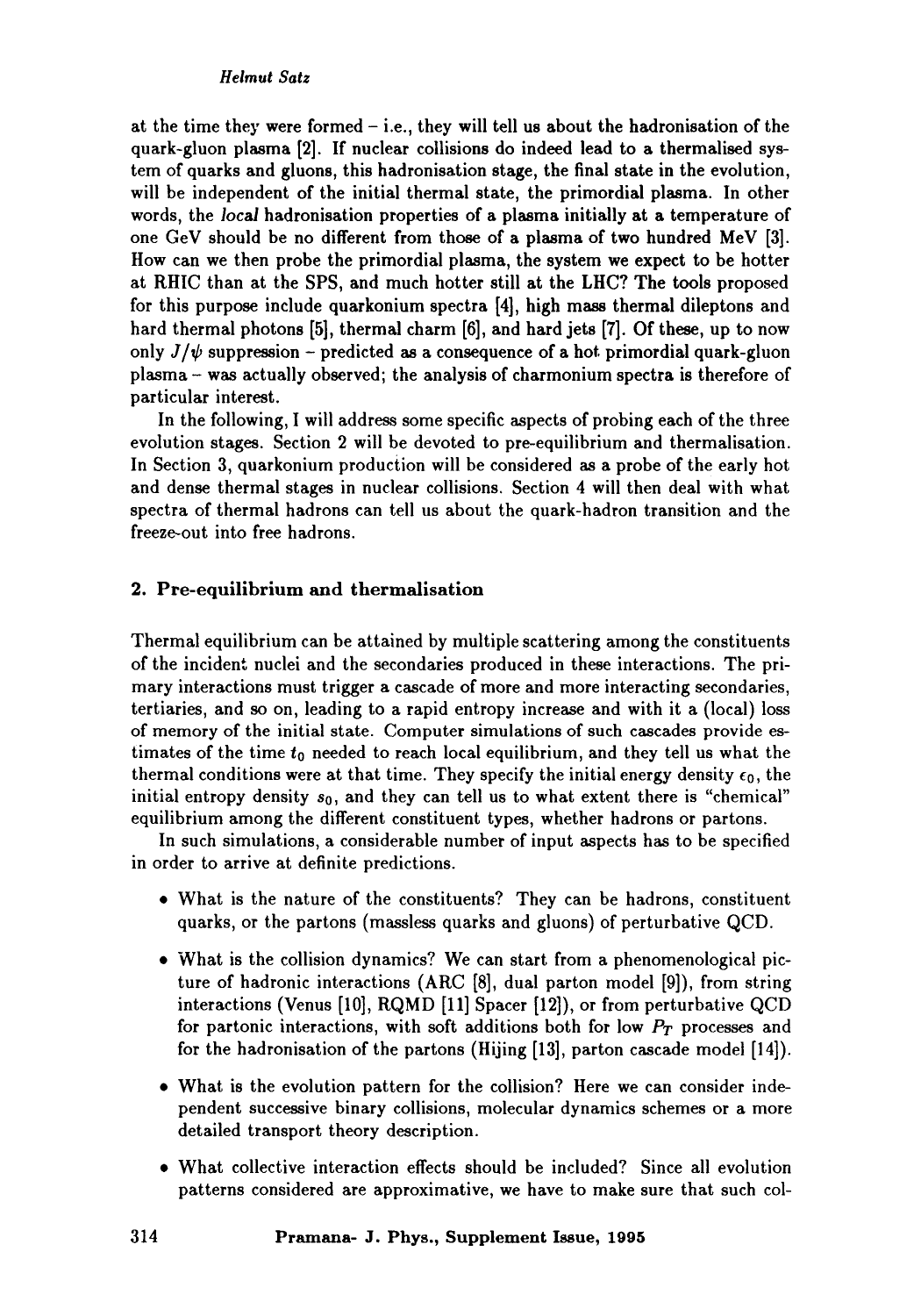lective phenomena as Pauli blocking, the Landau-Pomeranchuk effect, parton shadowing and jet quenching are correctly taken into account.

It is thus clear that the results of such microscopic evolution studies are necessarily quite model dependent. Therefore an obvious requirement is that before making predictions for nuclear collisions, one has to tune the particular generator to reproduce the available data from hadron-hadron and hadron-nucleus collisions. Beyond this one may hope that in the high energy limit things become less ambiguous: eventually the basic input should be an internetted parton cascade, based on an underlying description in terms of perturbative QCD. The past year has brought a number of interesting studies in this direction. Here we can only summarize their results; for details, we refer to [15] [16].



**Figure 1.** Entropy per parton as function of time after the collision, for different incident CMS energies  $\sqrt{s}/A$ ; from [16].

The specific entropy (entropy per secondary) increases very rapidly at high energies [16], as seen in Fig. 1. While at RHIC energy it is still compatible with the one fermi generally assumed to be the equilibration time at present energies, we approach the expected value  $S/N = 4$  in less than 0.5 fm for LHC energy. This rapid equilibration is also reflected in increasingly shorter relaxation times (Fig. 2). As a consequence, the initial temperatures become higher (Fig. 3), since we can now start considering the system as thermal at earlier times.

On the other hand, these high energy considerations do not lead to a corresponding rapid onset of chemical equilibrium. As had been pointed out quite some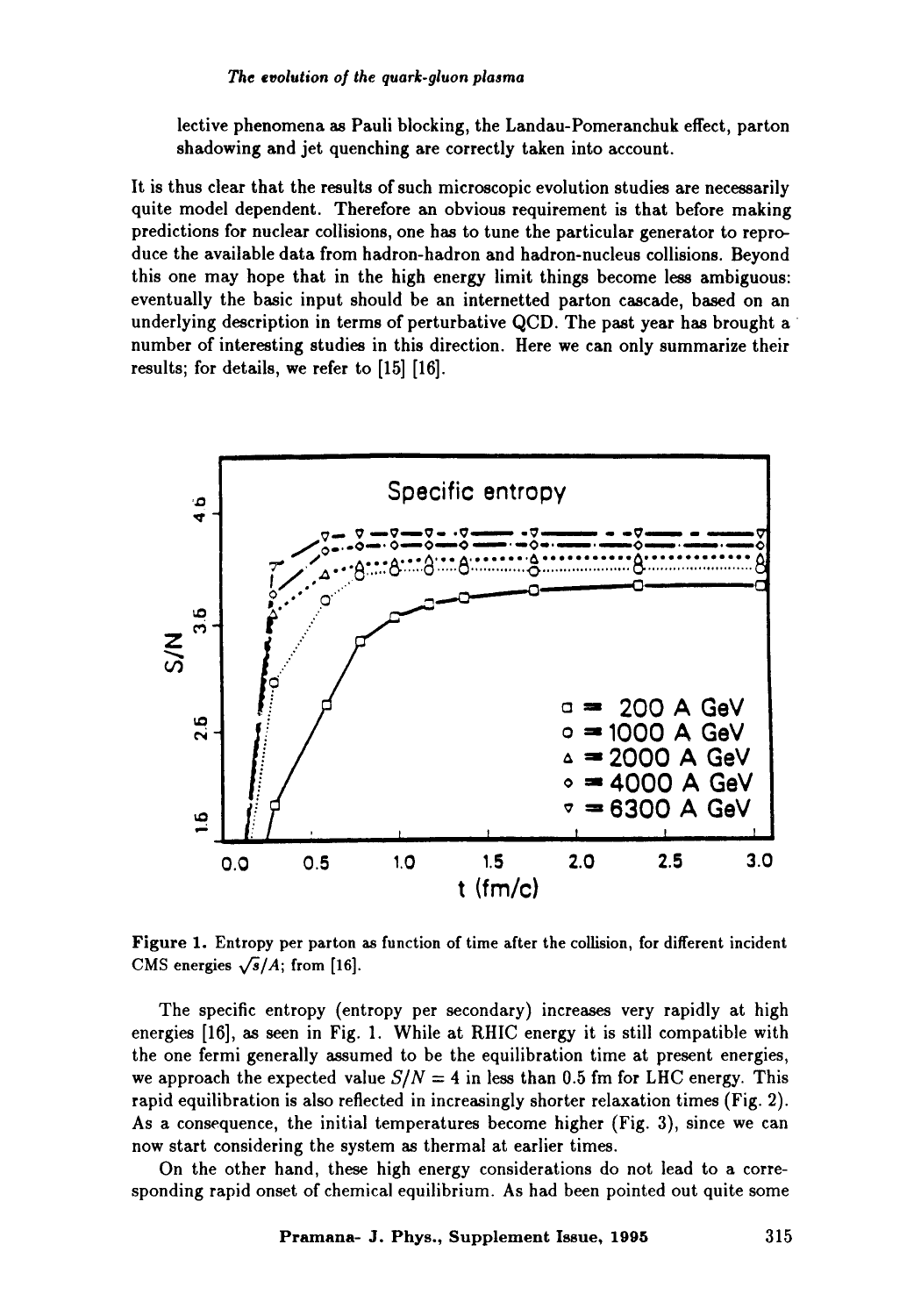

Figure 2. Relaxation time as function of the beam energy  $\sqrt{s}/A$ ; from [16].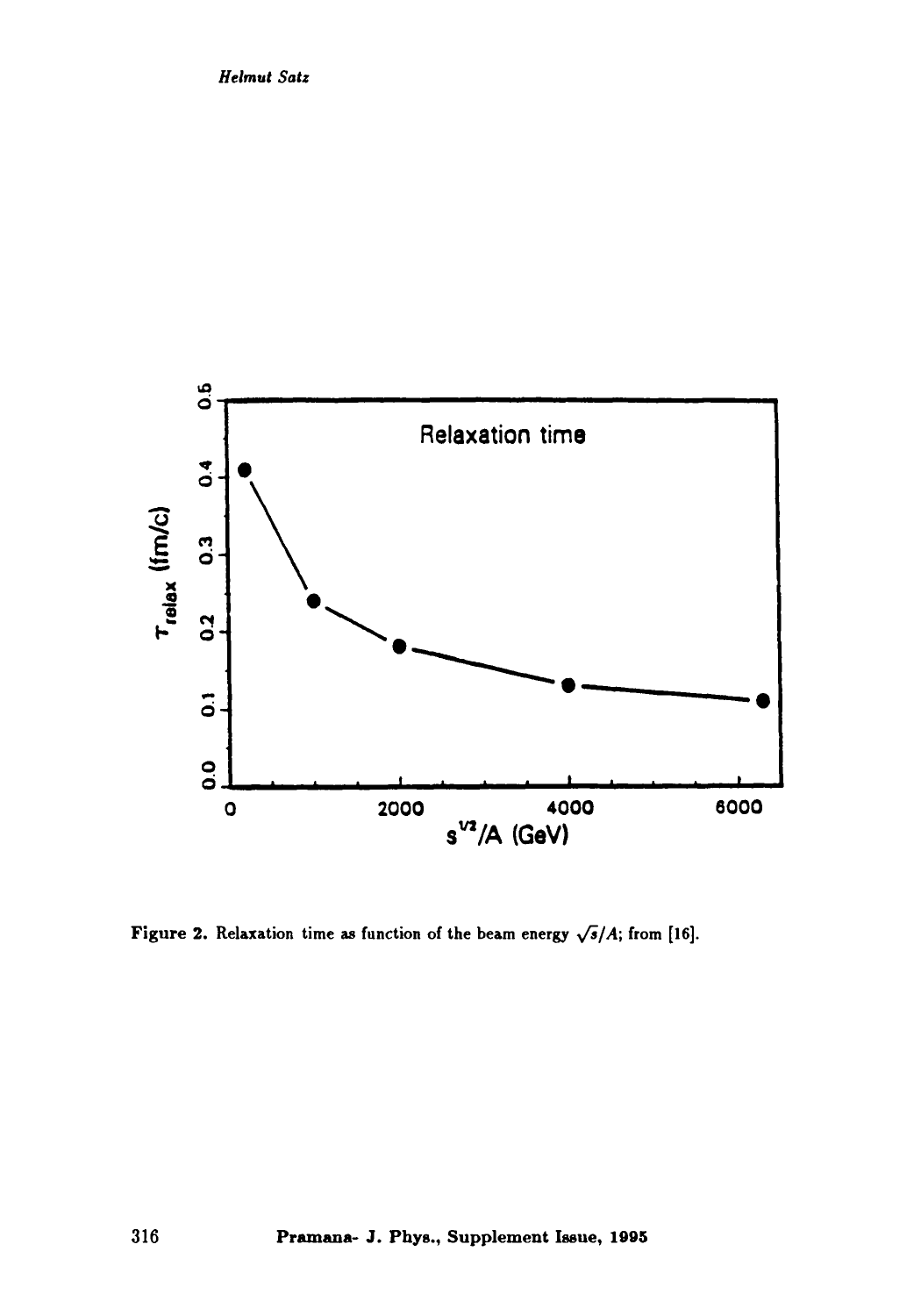

Figure 3. Central temperature as function of time after the collision, for different incident CMS energies  $\sqrt{s}/A$ ; from [16].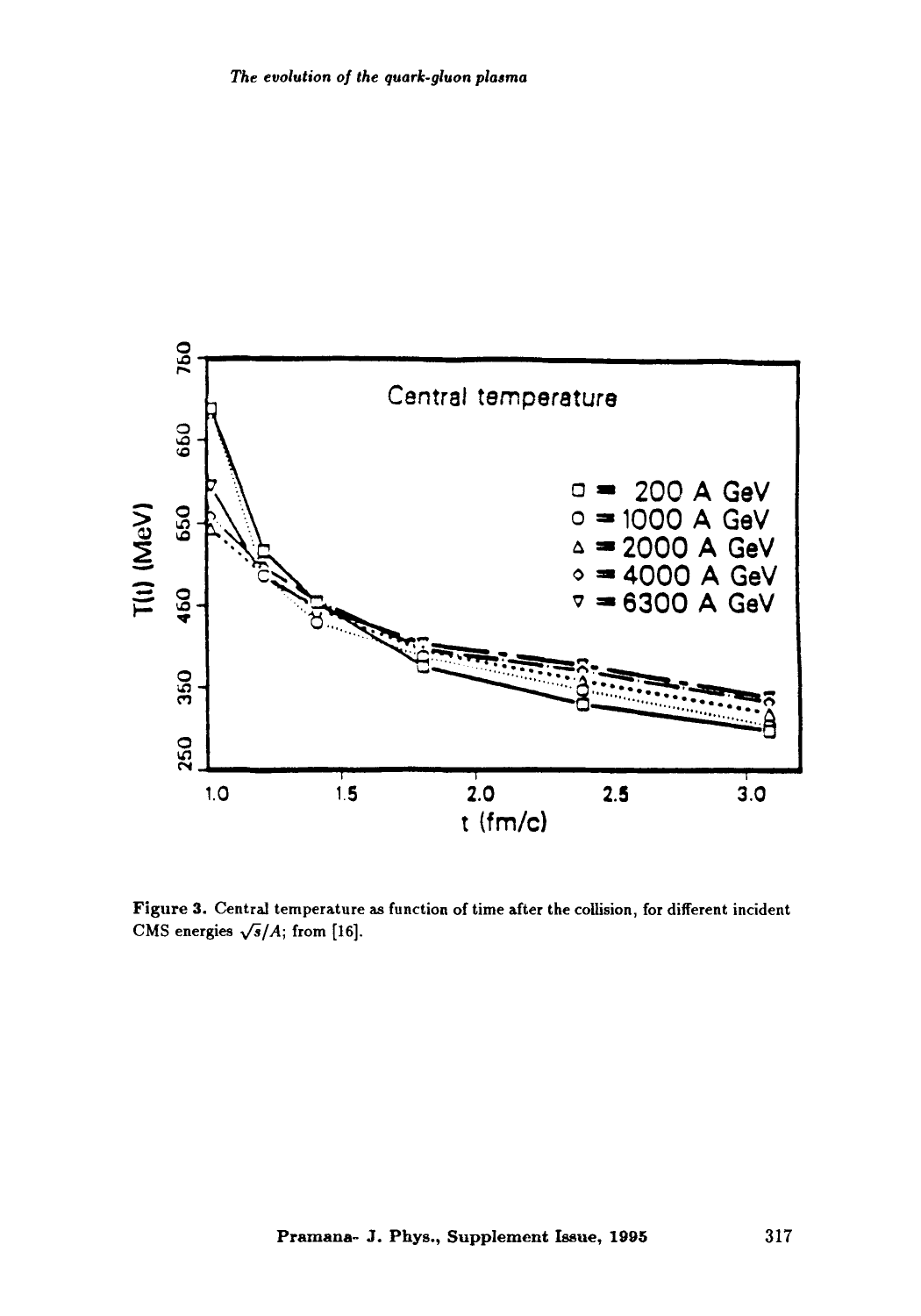time ago [17], the gluon interaction cross sections, including those leading to further gluon production, are considerably larger than their quark counterparts. This results in a perturbative QCD cascade with a very rapid gluon thermalisation, so that the entropy of the gluons soon reaches its equilibrium value. The entropy of the quarks, although it also increases quickly, appears to remain at about 60 - 70% of its equilibrium value for quite some time (Fig. 4). This hehaviour has therefore been called the "hot gluon scenario" [6]. We should note, however, that it does not make the early thermal system a gluon plasma. A quark-gluon plasma (with 2.5 light quark flavours) in both thermal and chemical equilibrium would contain quarks and gluons in a ratio of about 1.6:1; in the hot gluon scenario we have instead a ratio of about 1:1, so that there are still as many quarks as there are **gluons.** 



Figure 4. Parton densities, normalised to equilibrium values, for different parton species, as functions of the proper time after the collision; from [16].

The basis of these considerations is a dominance of perturbative QCD processes for the overall behaviour of the system at RHIC and in particular at LHC energies.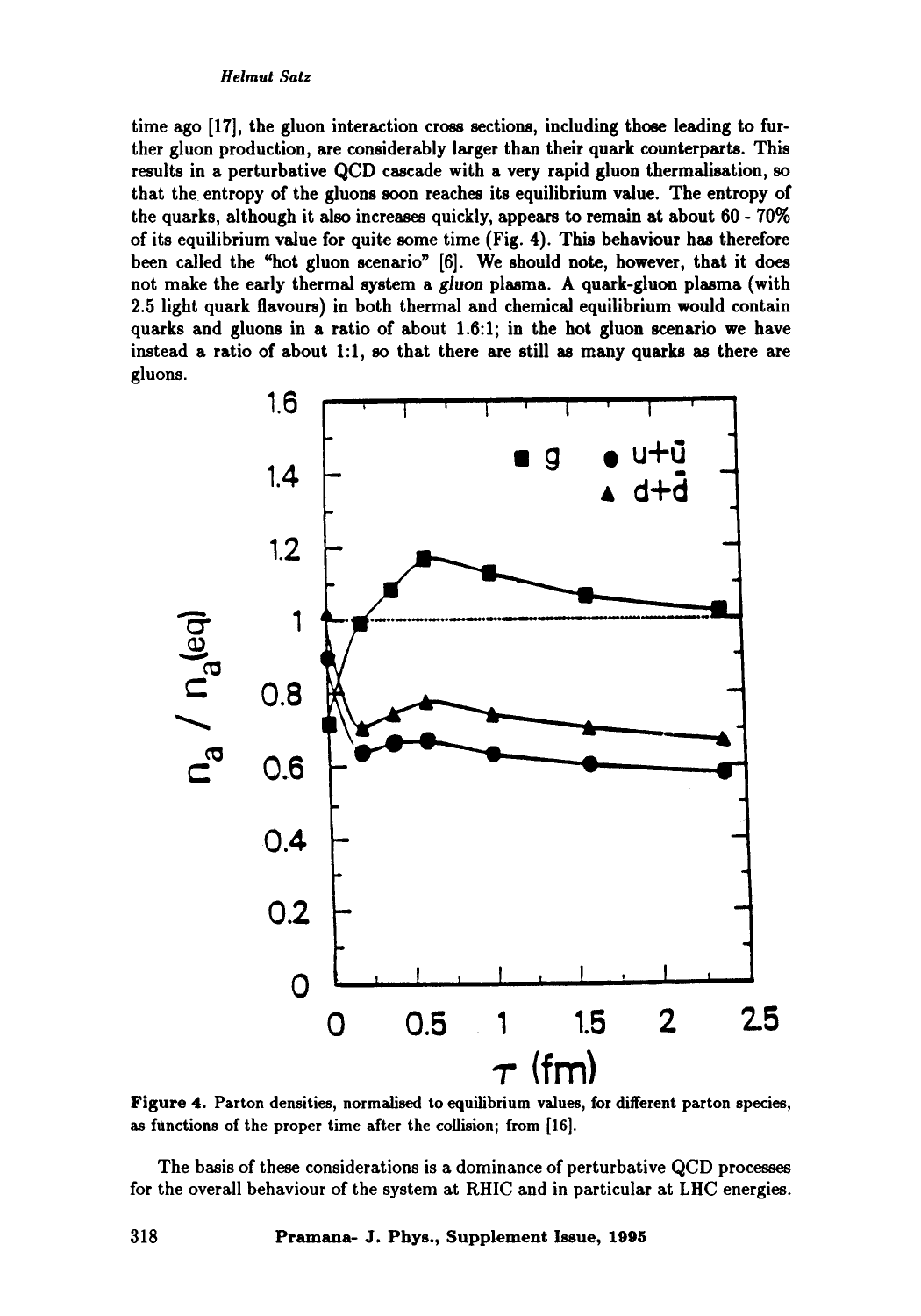How can we test if this is correct? Two basic predictions of the partonic preequilibration stage are enhanced open charm [18] and enhanced high mass dilepton production [19]. The former arises because the abundant presence of hard secondary (and tertiary, etc.) gluons, the second since the fewer quarks are therefore harder. Since there are more hard gluons than quarks, open charm production will, however, be enhanced more than that of high mass dileptons.

Here two caveats seem appropriate. First of all, we have to say with respect to what the enhancement is to be measured. With decreasing fractional parton momentum  $x \sim (M/\sqrt{s})$ , the gluon distributions in hadrons are expected to grow more strongly than those for quarks, so that increasing energies will presumably lead to an increase of open charm relative to Drell-Yan productions even in  $p - p$ collisions. Hence we will always need hadron-hadron collision data as reference to define the predicted pre-equilibrium enhancement in nucleus-nucleus collisions. Secondly, the high energy predictions for nuclear collisions have not yet been extrapolated down to lower energies where there is data to compare them to. This is obviously not trivial, since at lower energies the soft components are crucial. As long as their role is not checked specifically for the noted processes (open charm, Drell-Yan production), it is not clear how reliable the high energy predictions really are.

We summarize this section by noting that the production of open charm and beauty as well as that of high mass dileptons should provide good tools to probe the pre-equilibrium stage and the onset of thermalisation.

## 3. The primordial plasma

We now turn to the question of how we can verify if the systems produced in high energy nucleus-nucleus collisions were in their early stages indeed deconfined states of matter. As already noted, for this we need probes which are formed in the primordial stage, and only then, in order to avoid the subsequent "destruction of memory" in a thermal evolution. There are essentially three probes of this type which have so far been considered: quarkonium states  $(J/\psi, \psi', \Upsilon, \Upsilon')$ , real or virtual photons (dileptons), and hard jets. We shall here concentrate on the first of these three, since it constitutes the only predicted signature which has in fact been observed experimentally, since it has been studied most extensively (including, in particular, also competing alternative mechanisms), and finally since it illustrates the kind of analysis necessary before we can arrive at any conclusions. The topic of this section thus is quarkonium production as probe of the early quark-gluon plasma; to have a definite process, we shall talk about charmonium  $(J/\psi \text{ and } \psi')$ , but everything is applicable to bottonium production as well.

The basic physics of the probe is quite simple. Charmonium production in hadronic collisions occurs in two stages. We have first a hard process, the fusion of two gluons to form a (coloured)  $c\bar{c}$  pair, and then subsequently soft colour neutralisation and resonance binding. The first process, presumably described in terms of perturbative QCD, takes only about  $M_c^{-1} \simeq 0.1$  fm or less; the second needs about 0.3 - 0-5. fm [20] [21]. If nuclear collisions lead to the formation of a deconfined medium, then the second step is inhibited in such collisions, the c and the  $\bar{c}$  fly apart and eventually form open charm  $D$  mesons. In contrast, the overall Drell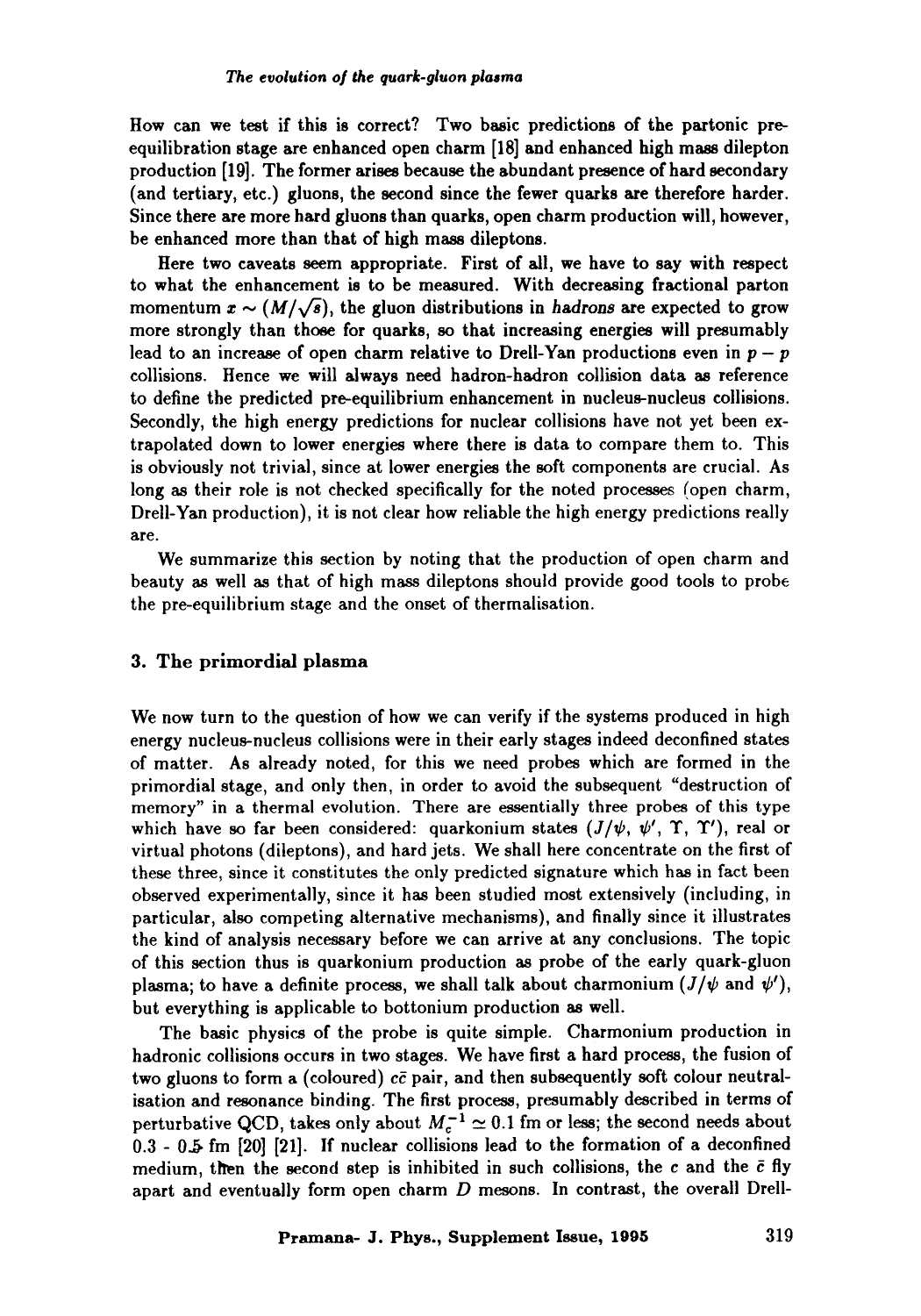Yan rate is essentially unaffected by the presence of the plasma. In the dilepton spectrum from high energy nuclear collisions, we thus expect a suppression of the  $J/\psi$  and  $\psi'$  signals relative to the Drell-Yan continuum, if there was quark-gluon plasma production [4]. This suppression should manifest itself in a smaller signalto-continuum ratio in nucleus-nucleus collisions when compared to hadron-hadron and hadron-nucleus collisions, and it should become stronger with increasing energy density in nucleus-nucleus collisions. Both these effects are in fact observed [22], and we thus have to interpret these observations.



Figure 5. Drell-Yan rates in  $p - p$  collisions [45], compared to calculations using quark structure functions (dashed line) [46] and to a fit [47].

Our analysis of experimental results will proceed in several steps. To start with, we show that the overall charmonium and Drell-Yan production rates in hadronhadron collisions are basically understood, the first in terms of gluon fusion, the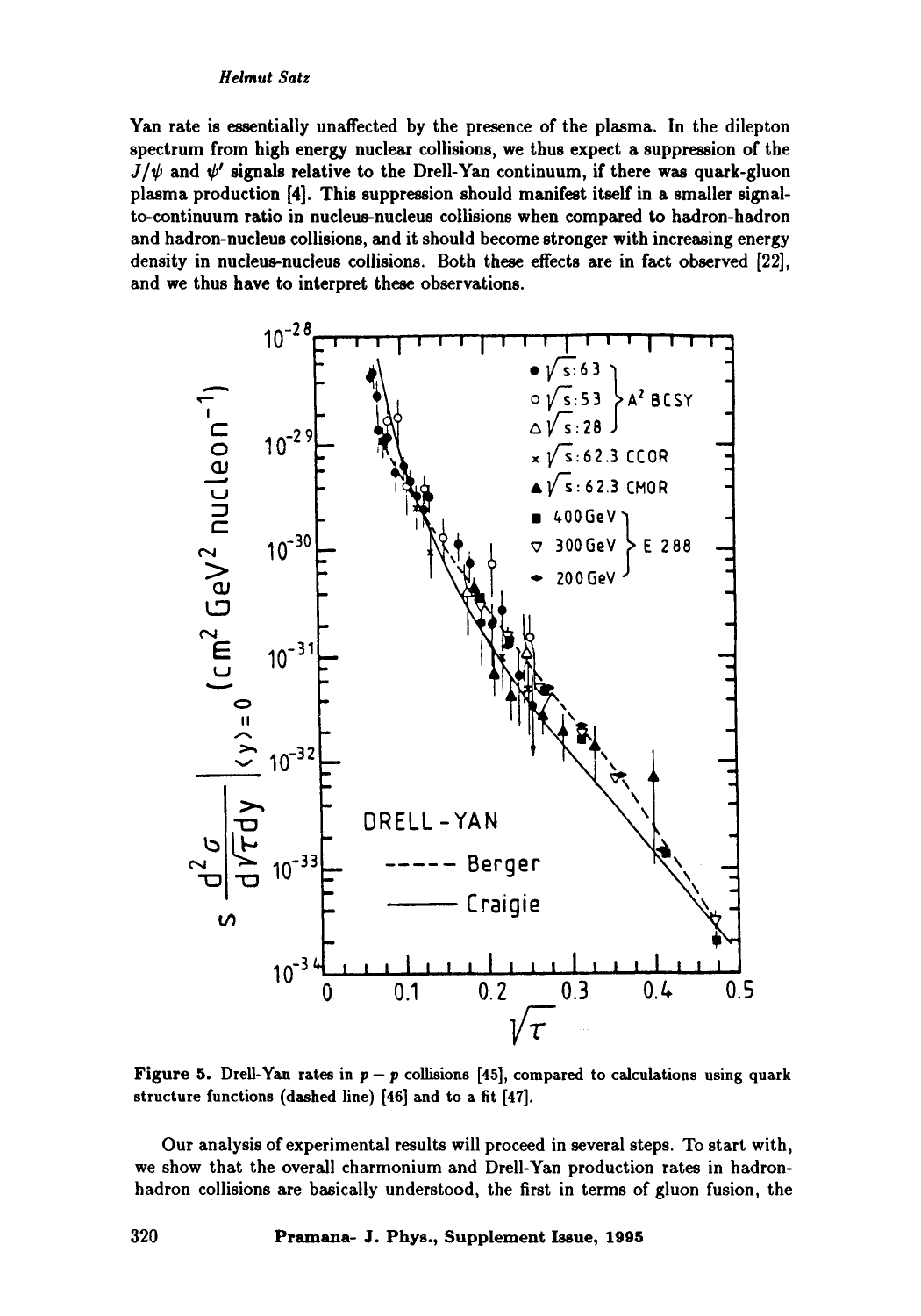

Figure 6.  $J/\psi$  production rates in  $p - p$  collisions, as obtained for MRS and scaling structure functions [48] and from a fit [47], compared to experimental results [49].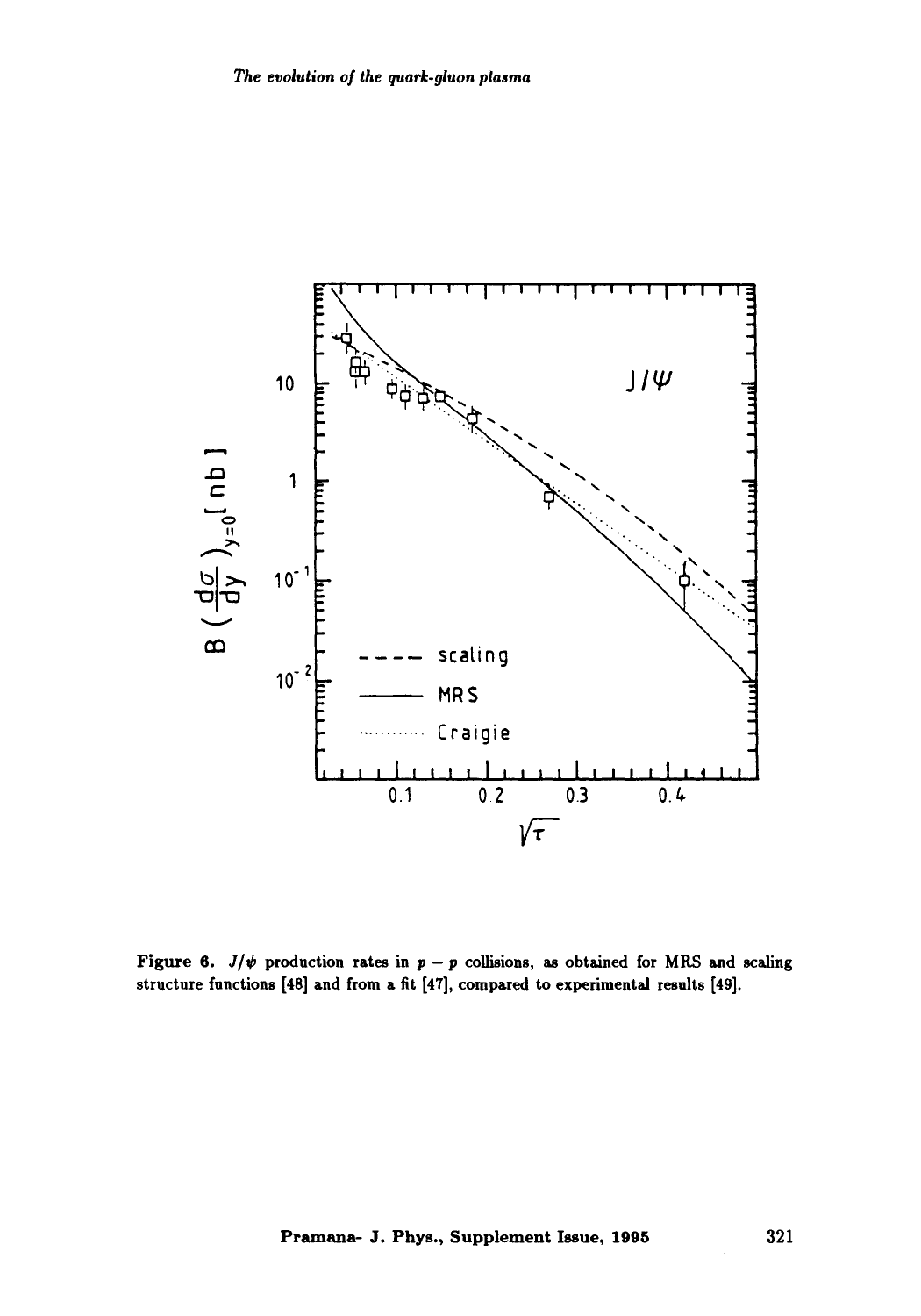second through quark-antiquark annihilation. In Figs. 5 and 6 we show  $p - p$  data for these processes, compared to perturbative predictions using different structure function parametrisations. The data, available at present for CMS energies up to  $\sqrt{s} \simeq 100$  GeV, are quite well accounted for. Beyond that energy, we need the structure functions at very small z. HERA will provided this; but it would certainly be good to have independent  $p - p$  data at higher energies. We note further that gluon fusion as basic mechanism for charmonium production is nicdy supported by recent data comparing results obtained with incident p,  $\pi^+$ ,  $\pi^-$  and  $\bar{p}$  beams [23].



Figure 7.  $J/\psi$  and  $\psi'$  production in  $p - A$  vs.  $p - p$  collisions, as function of A [25].

Next we turn to hadron-nucleus collisions. It is found [24] [25] that charmonium production in such collisions (and that of bottonium as well) is suppressed with increasing A, in comparison to the corresponding production on hadrons (Figs. 7 and 8). It thus seems natural to ask if the suppression found in nucleus-nucleus collisions could be due to the same mechanism as in hadron-nucleus reactions; if this were possible, the suppression in nucleus-nucleus collisions could of course not be interpreted in terms of deconfinement. Theoretically, such a common mechanism is difficult to justify. The kinematically accessible region in  $h - A$  collisions implies that the produced  $c\bar{c}$  pairs leave the nucleus as a small colour octet state and reach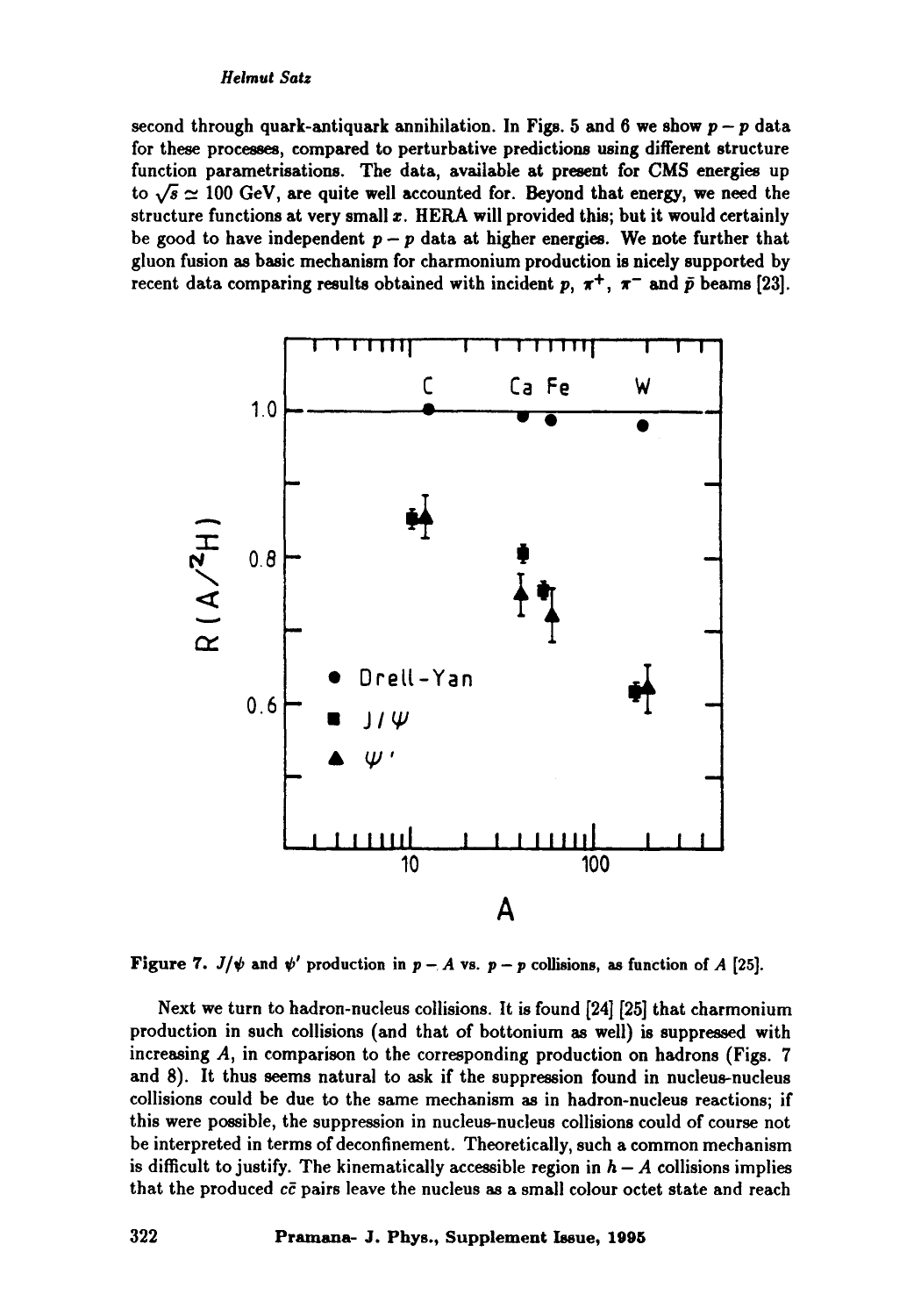

Figure 8.  $J/\psi$  and  $\psi'$  production in  $p - W$  vs.  $p - p$  collisions, as function of  $x_F$  [25].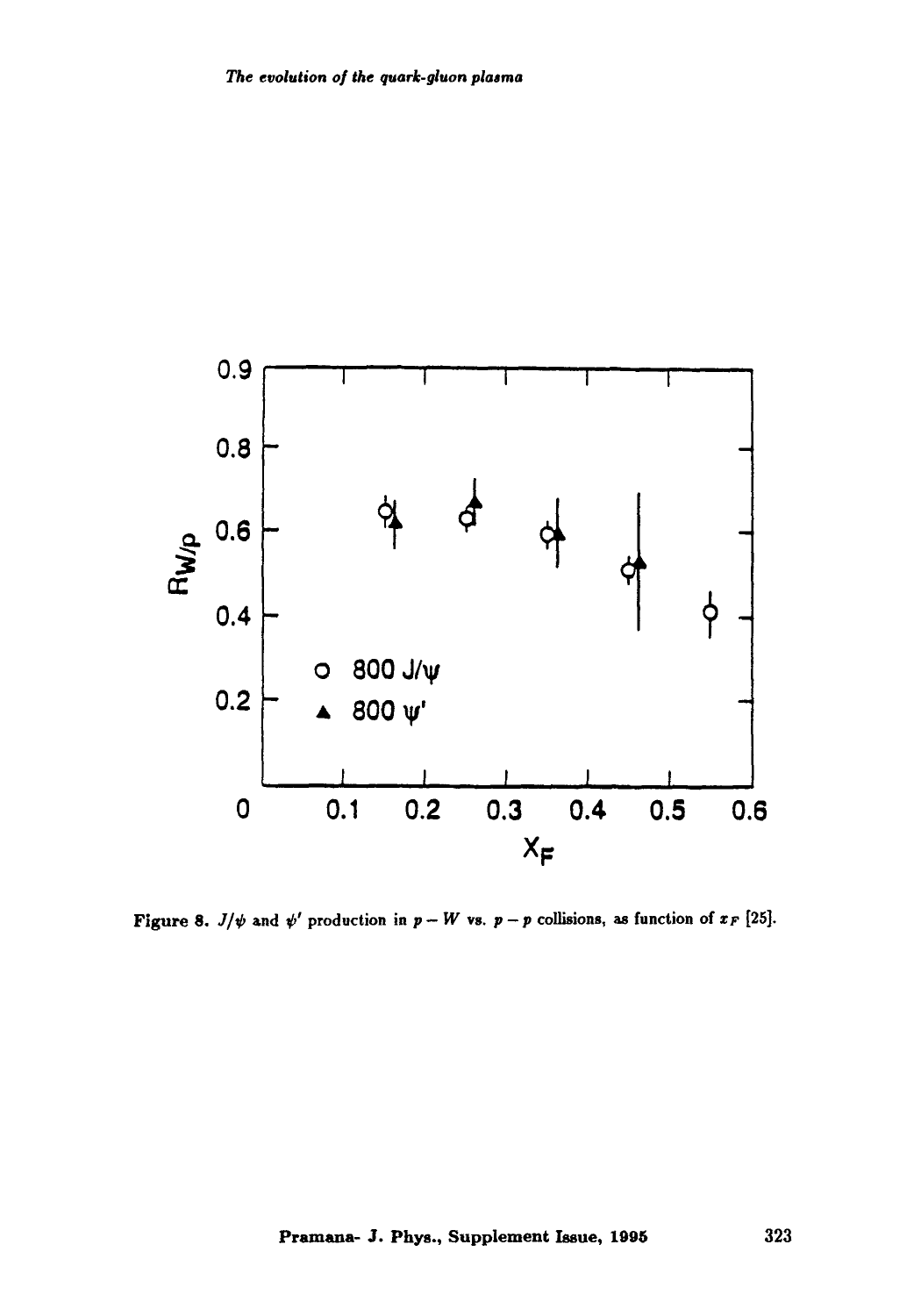physical resonance size only far outside the target; in  $A - B$  collisions, on the other hand, fully formed resonaaces can interact with partially stopped strongly interacting matter. A specific consequence of the pre-hadronic character of the  $c\bar{c}$ in  $h - A$  collisions is that the suppression of the  $J/\psi$  and the  $\psi'$  should there be the same; this is in fact observed (see Figs. 7 sad 8). The relevant mechanism for the suppression in  $h - A$  collisions is thus expected to be a combination of colour interactions [21] [26] sad gluon shadowing [27], and this does in fact account for all data in the region  $0 < x_F < 1$ , as seen in Figs. 9 and 10 [21].

We now return to the suppression in nucleus-nucleus collisions. As already noted, the accessible kinematic region  $(0 < x_F < 0.2)$  allows the formation of physical resonances in the medium. The observed suppression could thus be due to some type of absorption in confined matter at very high density [28] as well to deconfinement, and we have to find a way to distinguish between the two mechanisms. But whatever the origin of the suppression, the existence of physical resonance states predicts that the  $\psi'$ , because of its larger geometric size, will suffer a stronger suppression than the  $J/\psi$ . Specifically, this means that the ratio  $\psi'/(J/\psi)$  production in  $A - B$  collisions should be smaller than in  $h - A$  collisions, and that it should decrease with increasing energy density (or equivalently, with  $E_T$ ). Both predictions are observed [29] [30], as shown in Fig. 11. We therefore conclude that the A-dependent charmonium suppression in  $h - A$  collisions and the  $E_T$ -dependent suppression in  $A - A$  collisions have different origins.

The last step of our analysis should now tell us what the origin of the charmonium suppression in  $A - B$  collisions is. We recall that the data [22] shows a  $J/\psi$  suppression increasing with  $E_T$ , up to a reduction of signal-above-continuum of about 50% at the highest  $E_T$  values. While the continuum was up to now mainly determined by the mass range below the  $J/\psi$ , the suppression is now established [30] also through the high mass continuum above the  $\psi'$ , and it persists when the gluon shadowing effects determined in  $h - A$  collisions are removed [31]. A similar but stronger suppression is found for the  $\psi'$ ; moreover, the ratio  $\psi'/(J/\psi)$  decreases with  $E_T$ . As is known, these features can be accounted for both by deconfinement (quark-gluon plasma formation) and by absorption in a hadronic medium of extreme density  $[31]$ . In the deconfinement picture, a charmonium state x survives if the energy density  $\epsilon$  of the medium is less than the value  $\epsilon_x$  needed to dissolve it. In nuclear collisions, with a hot inner and a cooler outer'interaction region, the survival probability thus becomes

$$
S_x^d = \left(\frac{V_{\text{cold}}^x}{V}\right),\tag{1}
$$

where  $V_{\text{cold}}^{x}$  is that part of the interaction volume V in which  $\epsilon \leq e_{x}$ . With  $\epsilon$  proportional to the nucleon density and with standard nuclear geometry (equidistribution of nucleons in the nucleus), this gives us

$$
S_x^d(\epsilon) = \Theta(\epsilon_x - \epsilon) + \left(\frac{\epsilon_x}{\epsilon}\right)^{9/4} \Theta(\epsilon - \epsilon_x)
$$
\n(2)

for the survival probability of charmonium state  $x$ . In the case of absorption in an expanding medium, on the other hand, this survival probability is given by

$$
S_x^a(\epsilon) = \exp\{-\sigma_x n(\epsilon)\tau_o \ln(\tau_o/\tau_f)\};\tag{3}
$$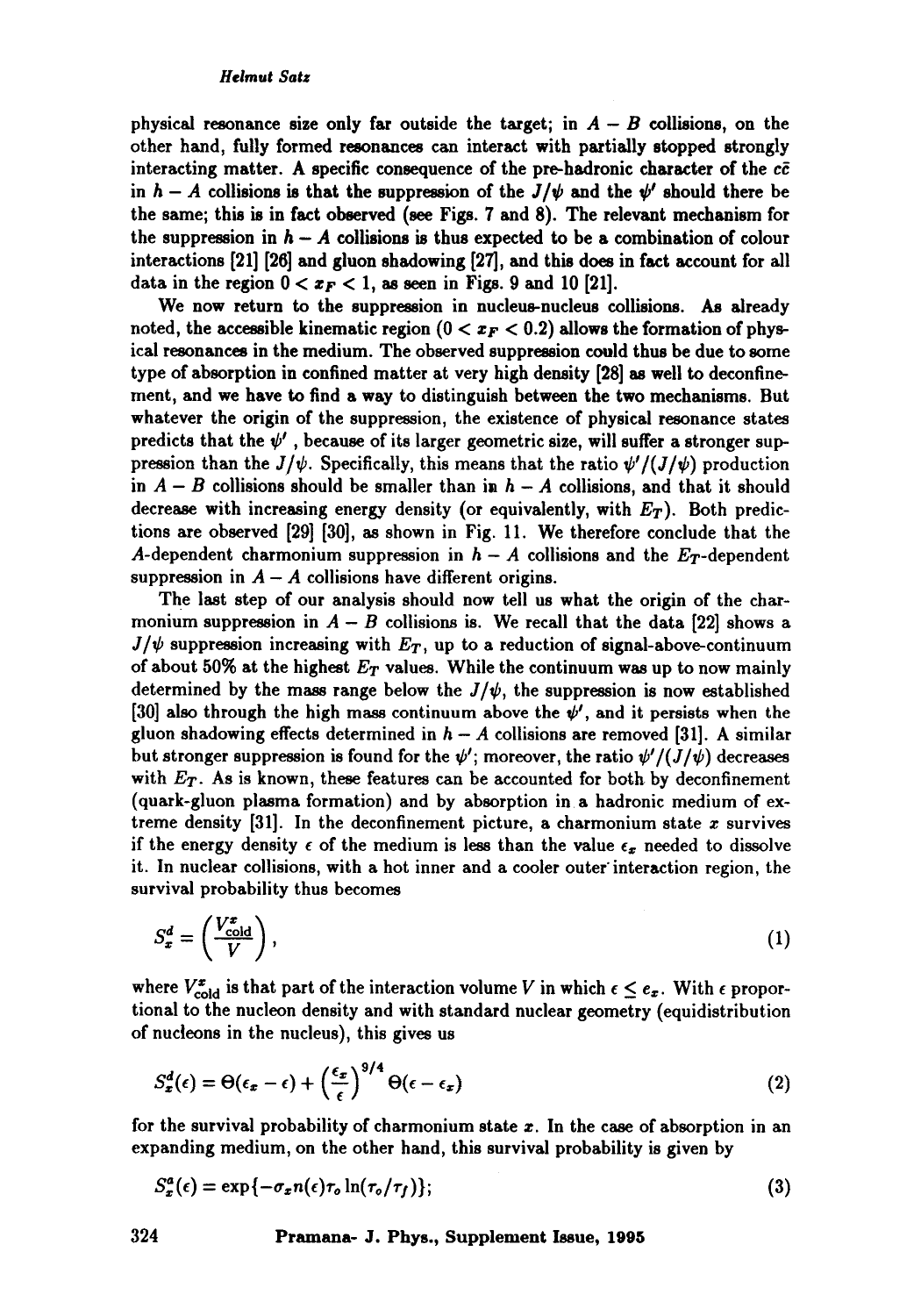

Figure 9.  $J/\psi$  production in  $p - Pt$  and  $p - W$  vs.  $p - p$  collisions for different  $\sqrt{s}$ , as function of  $x_F$  [21].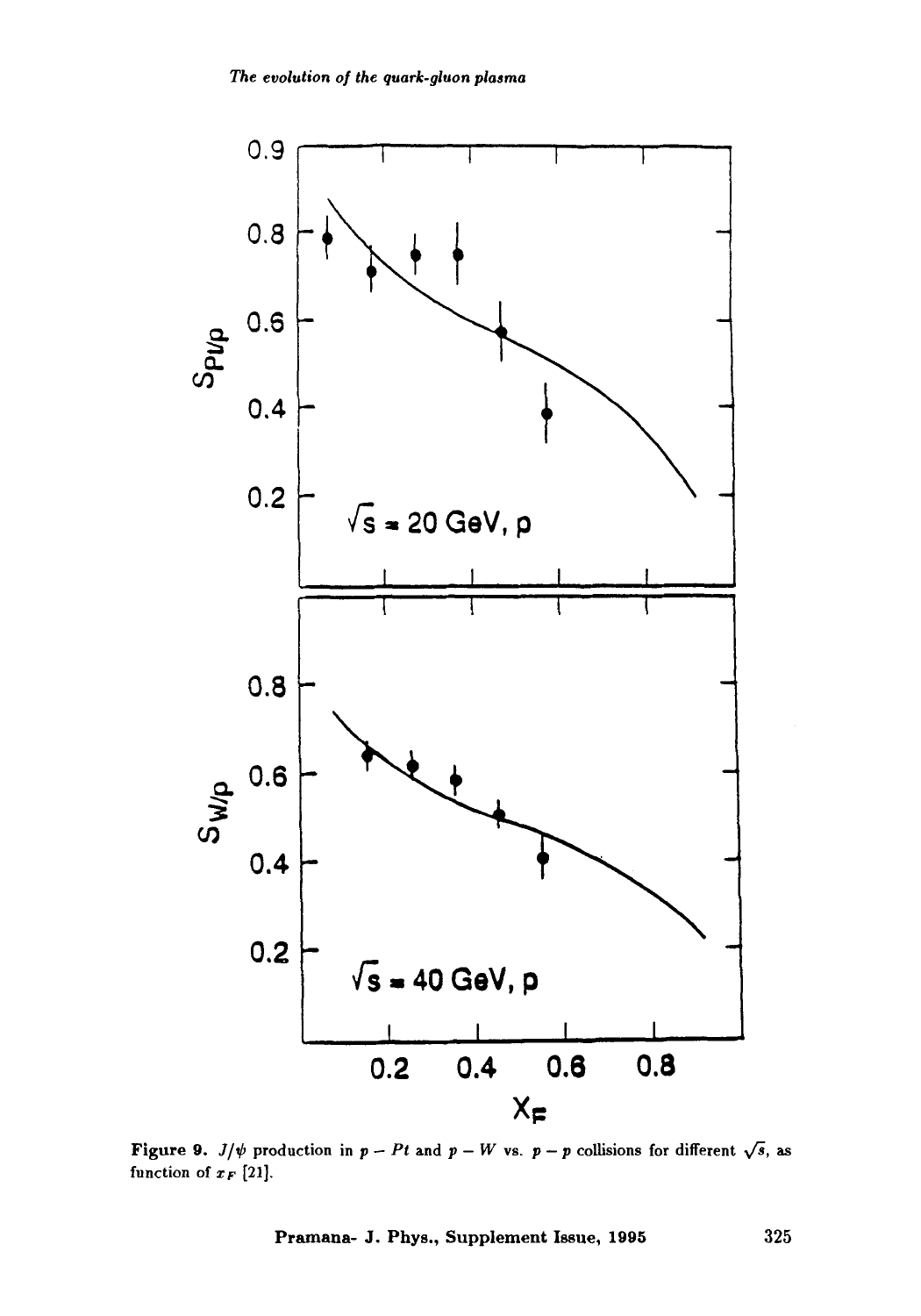*Helmut Satz* 



Figure 10. *J/* $\psi$  production in  $\pi^-$  - Pt vs.  $\pi^-$  - p collisions for different  $\sqrt{s}$ , as function of  $x_F$  [21].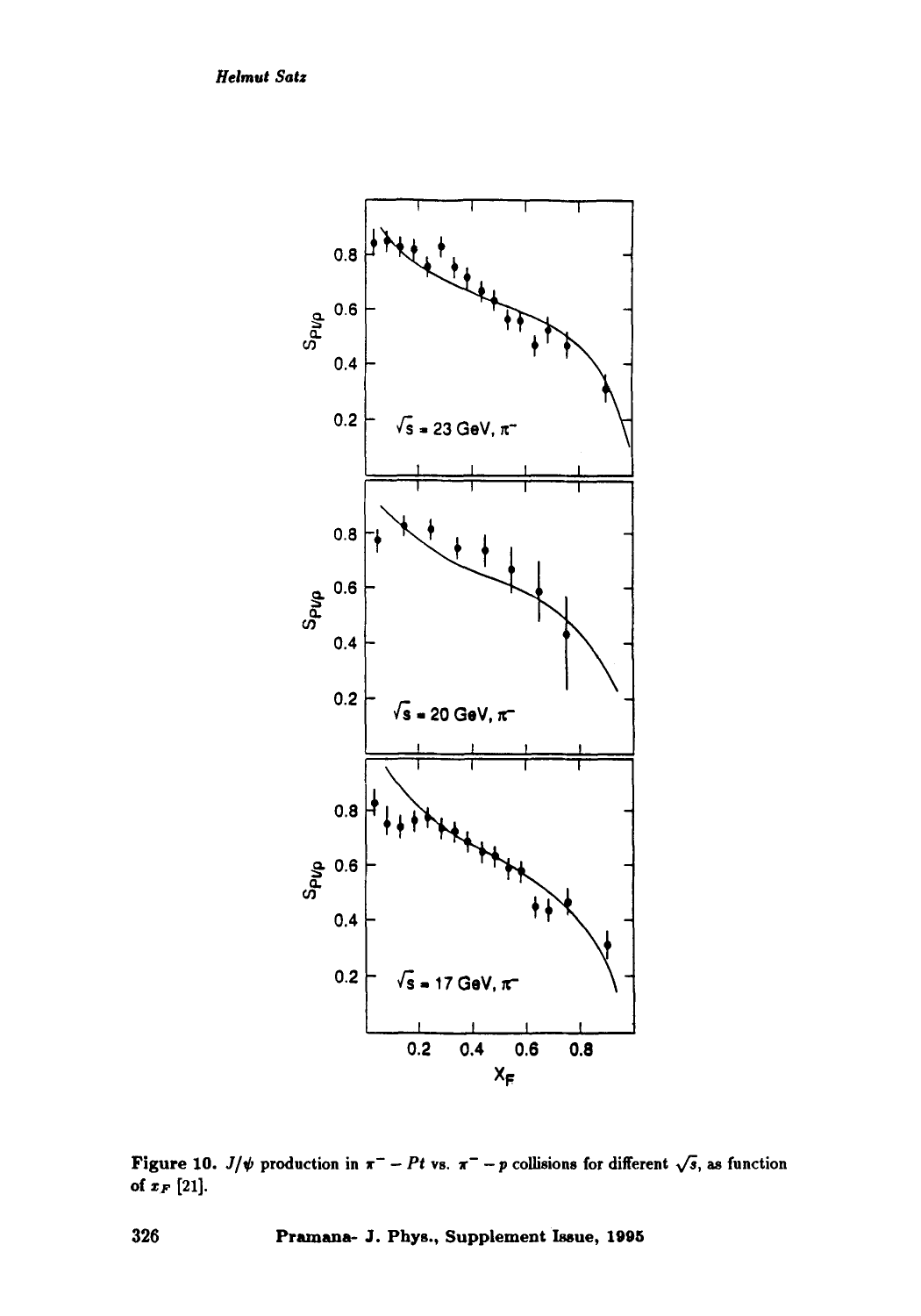

**Figure 11.** The ratio of  $\psi'$  to  $J/\psi$  production in  $p - A$  and  $S - U$  collisions as function **of the initial energy density co [30].**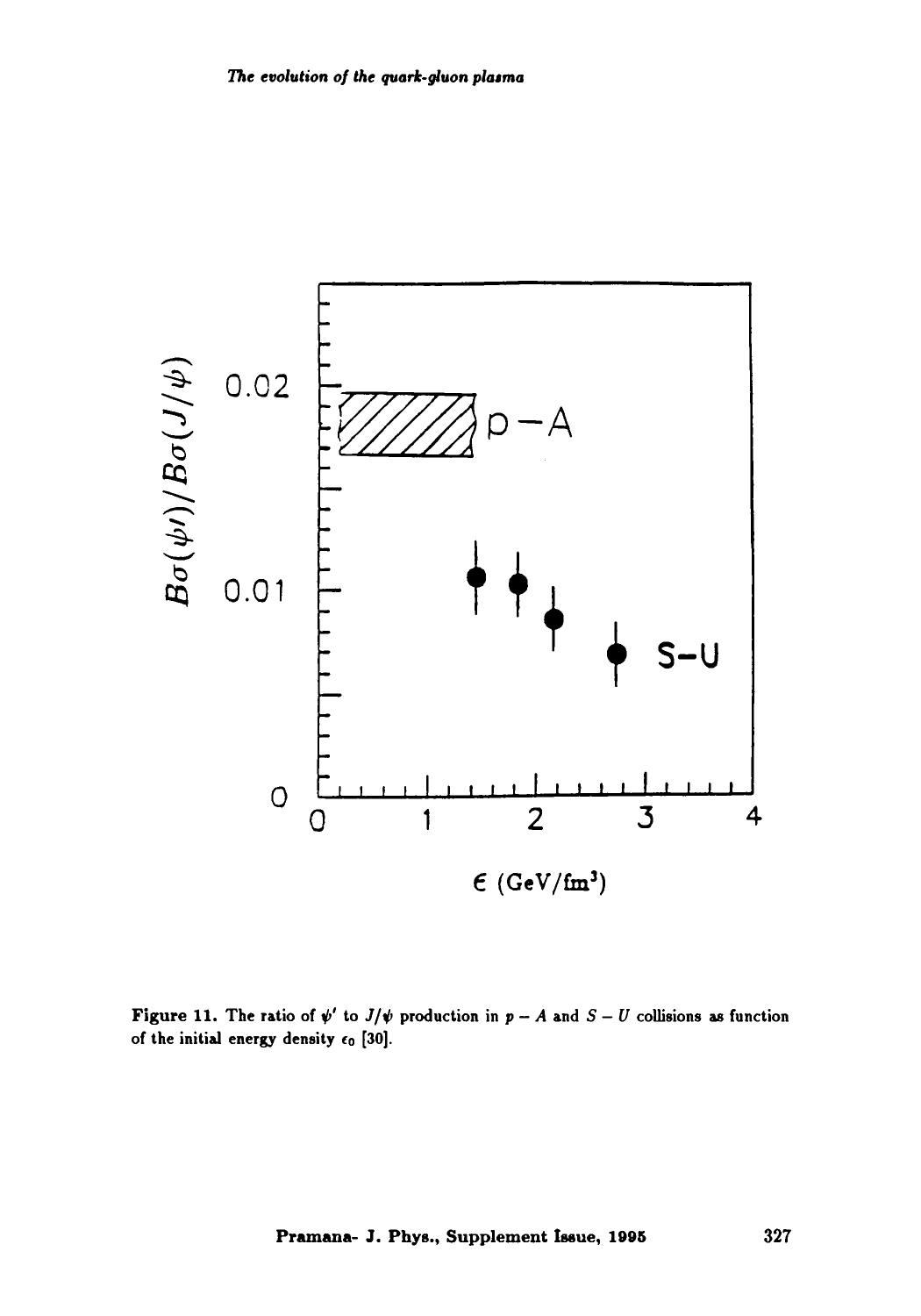#### *Heimut Satz*

here  $\sigma_x$  is the break-up cross section for the state x,  $n(\epsilon)$  the density of absorbers at energy density  $\epsilon$ ,  $\tau_o$  the equilibration time and  $\tau_f$  the time at which the medium becomes too dilute to provide absorption.



Figure 12.  $J/\psi$  suppression as function of the initial energy density  $\epsilon_0$  for deconfinement and absorption in dense matter [31].

The two  $J/\psi$  suppression patterns resulting from eqs. (2) and (3) are shown in Fig. 12, together with the presently available data [31]. Both are seen to account for the experimental results. We should note, however, that in both approaches the agreement with the data implies an energy density of  $2 - 3 \text{ GeV}/\text{fm}^3$  at the high end. In the deconfinement picture, such a density results in a quark-gluon plasma and hence charmonium melting. In the hadronic absorption scenario, however, it means a density of four or more hadrons per normal hadronic volume [32], and the  $J/\psi$  or  $\psi'$  must interact independently with each of these hadrons. It is conceptually not clear how this can take place.

What qualitative differences are there between the two suppression mechanisms? We note two possible effects to look for.

• The pure 1S  $\psi$  state needs a higher energy density to "melt" than the larger excited  $\chi_c$  state, which decays into a  $\psi$ . The observed  $J/\psi$ 's are about 70% directly produced and about 30% due to  $\chi$ -decays. The  $J/\psi$  survival proba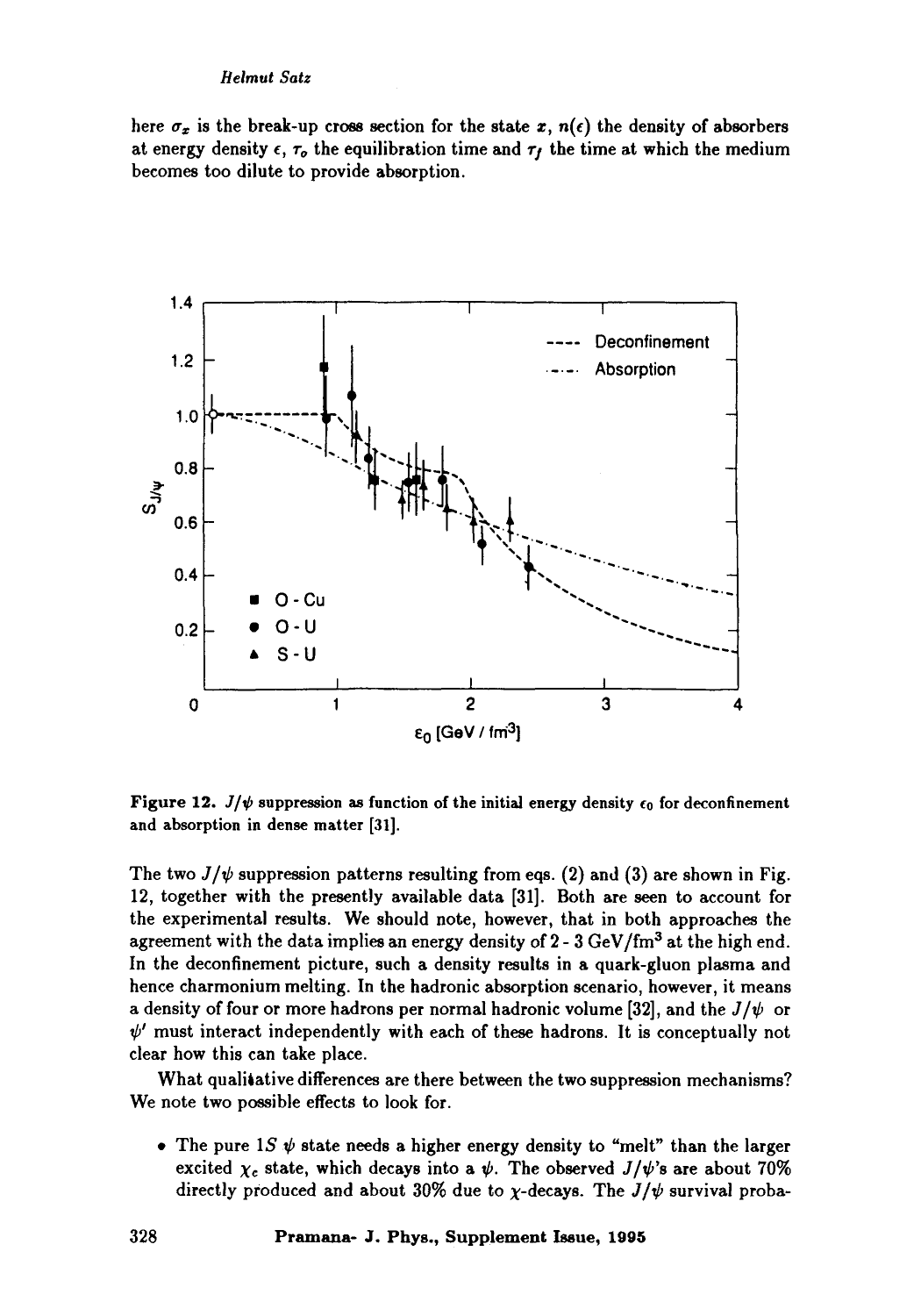bility thus becomes

$$
S_{\mathbf{j}}^{d}(\epsilon) = 0.3 \left[ \Theta(\epsilon_{\chi} - \epsilon) + \Theta(\epsilon - \epsilon_{\chi}) \left( \frac{\epsilon_{\chi}}{\epsilon} \right)^{9/4} \right] + 0.7 \left[ \Theta(\epsilon_{\psi} - \epsilon) + \Theta(\epsilon - \epsilon_{\psi}) \left( \frac{\epsilon_{\psi}}{\epsilon} \right)^{9/4} \right], \tag{4}
$$

where the first term corresponds to the (earlier) suppression of the  $\chi$  component and the second to that of the direct  $\psi$ . As a result, there is the *"bump"* in the deconfinement suppression pattern seen in Fig. 12, while absorption leads to a monotonic decrease in  $\epsilon$ . It is quite possible that quantum effects will wash out the two-component structure with its resulting different "melting points"; but if observed, if would certainly provide evidence for deconfinement.

At any given density, larger resonances are always absorbed more than smaller; hence in the absorption scenario, the ratio  $\psi'/(J/\psi)$  must vanish with increasing density. On the other hand, for a sufficiently high given density, deconfinement will melt all resonances; any survivors must come from the cool and hence non-deconfining outer regions of the interaction zone, which are determined by nuclear geometry. As a consequence, the ratio  $\psi'/(J/\psi)$ takes on the constant value

$$
\left(\frac{S_{\psi}^d}{S_{J/\psi}^d}\right) = \left(\frac{\epsilon_{\psi'}}{\epsilon_{\psi}}\right)^{9/4} \quad \text{for } \epsilon \ge \epsilon_{\psi} \tag{5}
$$

in the case of deconfinement, while for absorption it vanishes exponentially in  $\epsilon$ , as seen in Fig. 13 [31].

At present, the statistics and the energy density range available do not yet allow any decision on the origin of charmonium suppression in  $A - B$  collisions. We can conclude, however, that quarkonium production does give us a tool to probe the primordial state, and this tool has so far indicated the existence of dense primordial matter.

#### 4. The quark-hadron transition

The first goal of high energy nuclear collisions is to produce strongly interacting *matter.* We thus have to find a way to check if the systems produced in such collisions are indeed in local thermal equilibrium. We hope that a detailed study of *thermal* hadrons (i.e., those produced in the break-up of the quark-gluon plasma) will provide a tool for this. Such hadrons will give us direct information about the system at the time they were formed: about its equilibration, size, temperature, flow structure, and more. The transition from a quark-gluon plasma to hadronic matter is one of the most fascinating features of strong interaction thermodynamics. It has attracted much interest, in statistical QCD as well as in the context of phenomenological models, and it is clearly of great importance to find ways to study it experimentally. If the quark-hadron transition and the final freeze-out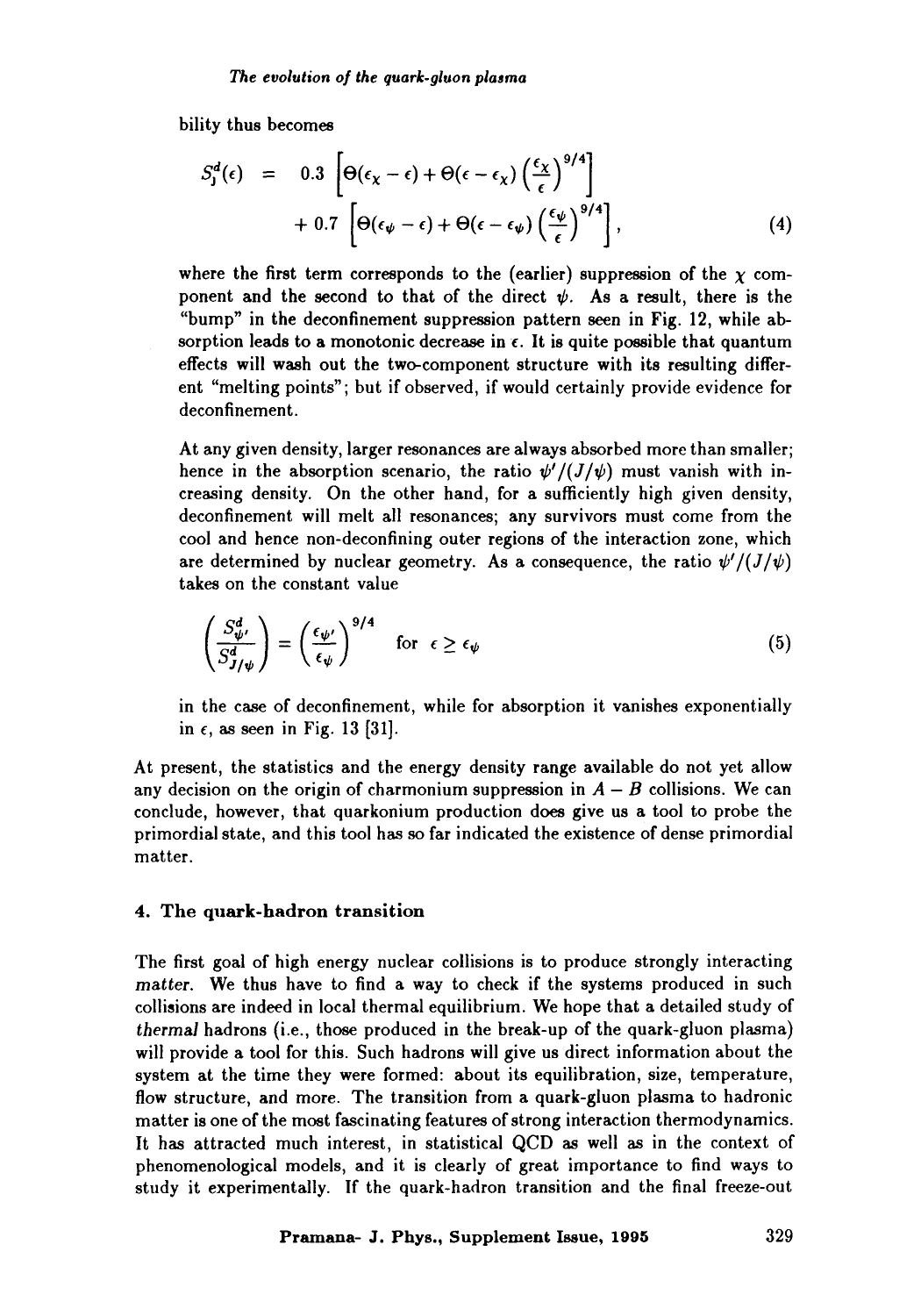

Figure 13. The ratio of  $\psi'$  to  $J/\psi$  suppression as function of the initial energy density  $\epsilon_0$  for deconfinement and absorption in dense matter [31].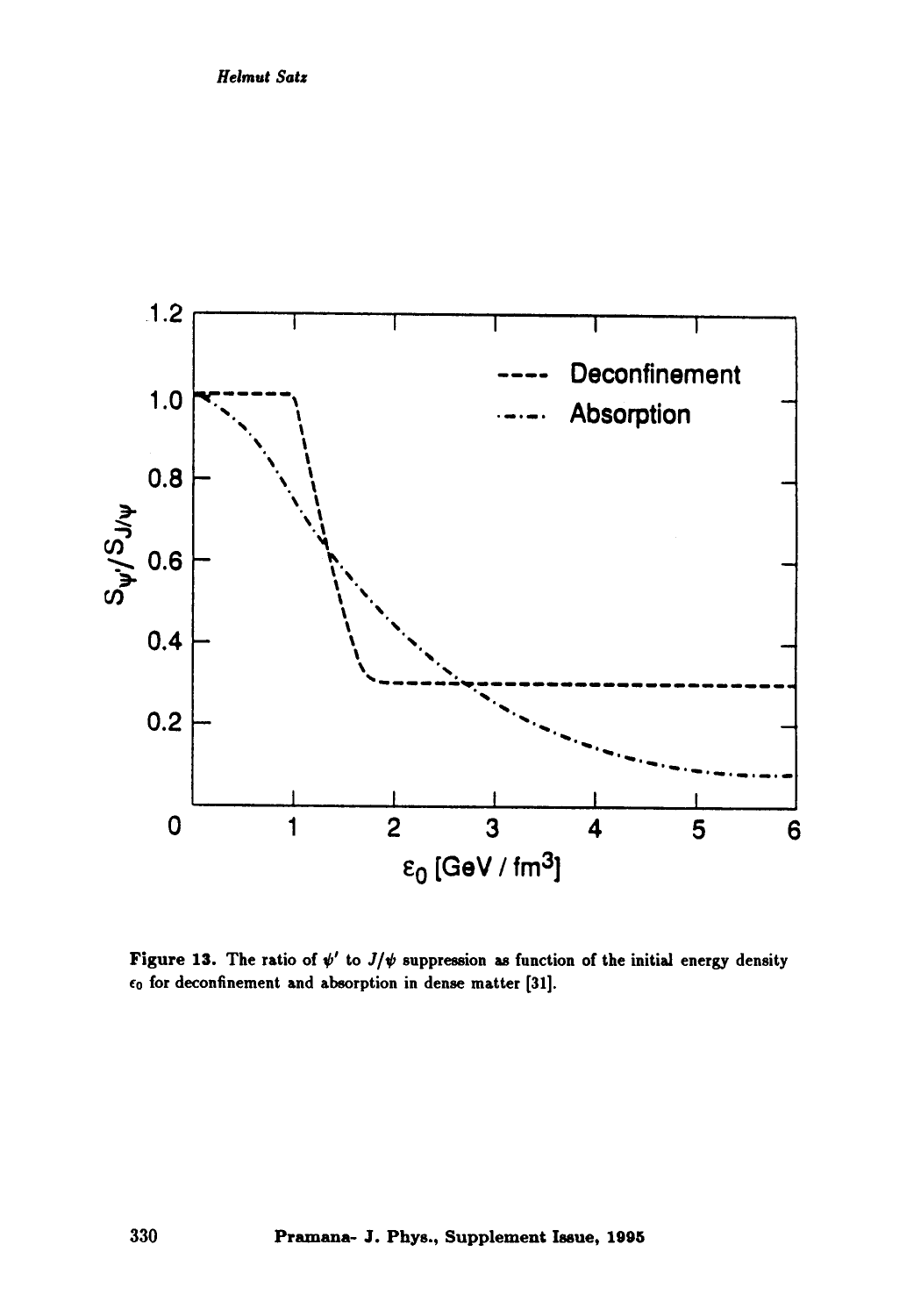are not far apart, it is quite likely that thermal hadrons will retain some transition features and thus provide us with information about the critical region. In addition, thermal hadrons can of course also give us indirect information about prior stages, if the evolution pattern of the system is known; we could then use **them to** determine the initial entropy and energy density or the intial temperature. Here we will not assume the evolution to be known and thus consider thermal hadron production as a way to probe the quark-hadron transition and the freeze-out era.

The basic questions here seem to be these:

- 9 Are the finally emitted hadrons in thermal equilibrium?
- 9 Is there one universal freeze-out point, or do strong interactions stop for some hadrons earlier than for others?

Both questions appearently deal only with hadrons made up of light quarks; charmonium and bottonium states, for example, presumably never partake in any thermal equilibrium. Because of the miniscule Boltzmann factor  $(\exp - (M_1/T) \simeq 10^{-5}$ for  $T \simeq 300$  MeV), the thermal production of these states is ruled out at all meaningful temperatures.

Thermal equilibrium can appear in two forms. A system containing different particle species can be in overall thermal equilibrium; this means that each species has thermal momentum distributions, and that the relative abundance of the different species is governed by their thermal weights, dependent on masses and internal degrees of freedom. Thermal equilibrium for a given species is, curiously enough, not so easy to check in high energy nuclear collisions. It implies that the distributions of the emitted mesons and baryons should be of Boltzmann form,

$$
\frac{dN}{dm_T} \sim e^{-(m_T/T)},\tag{6}
$$

with  $m_T = (m^2 + p_T^2)^{1/2}$  denoting the transverse energy of a hadron of mass m. It so happens that already the distributions of secondaries in  $p - p$  reactions (and with some caveats, even in  $e^+e^-$  annihilation) have this form. This either indicates that already these processes lead to thermal behaviour  $-$  a point of view explored a number of times over the past fourty years [33] - or it is due to other reasons (geometry, uncertainty effects). In either case we have no way to test thermal behaviour for a given particle species specifically for nucleus-nucleus collisions. We can, however, check if the different hadron species are produced according to some thermal weights, and this study has led to very interesting results. It started with the prediction of strangeness enhancement in nuclear collisions and was subsequently developed into a rather well-defined method to probe thermalisation in this more "chemically equilibrated" sense [2].

If at freeze-out we do indeed have an ideal gas of hadrons and hadronic resonances, then the system is described by the partition function

$$
\ln Z(T, \mu_B, \mu_S) = \left[ \sum_i W_i^m + \sum_i \left( l_B^{-B_i} l_S^{S_i} + l_B^{B_i} l_S^{-S_i} \right) W_i \right].
$$
 (7)

Here  $W_i$  is the phase space factor for non-strange mesons of species i, while the second term contains all strange mesons and all baryons (both non-strange and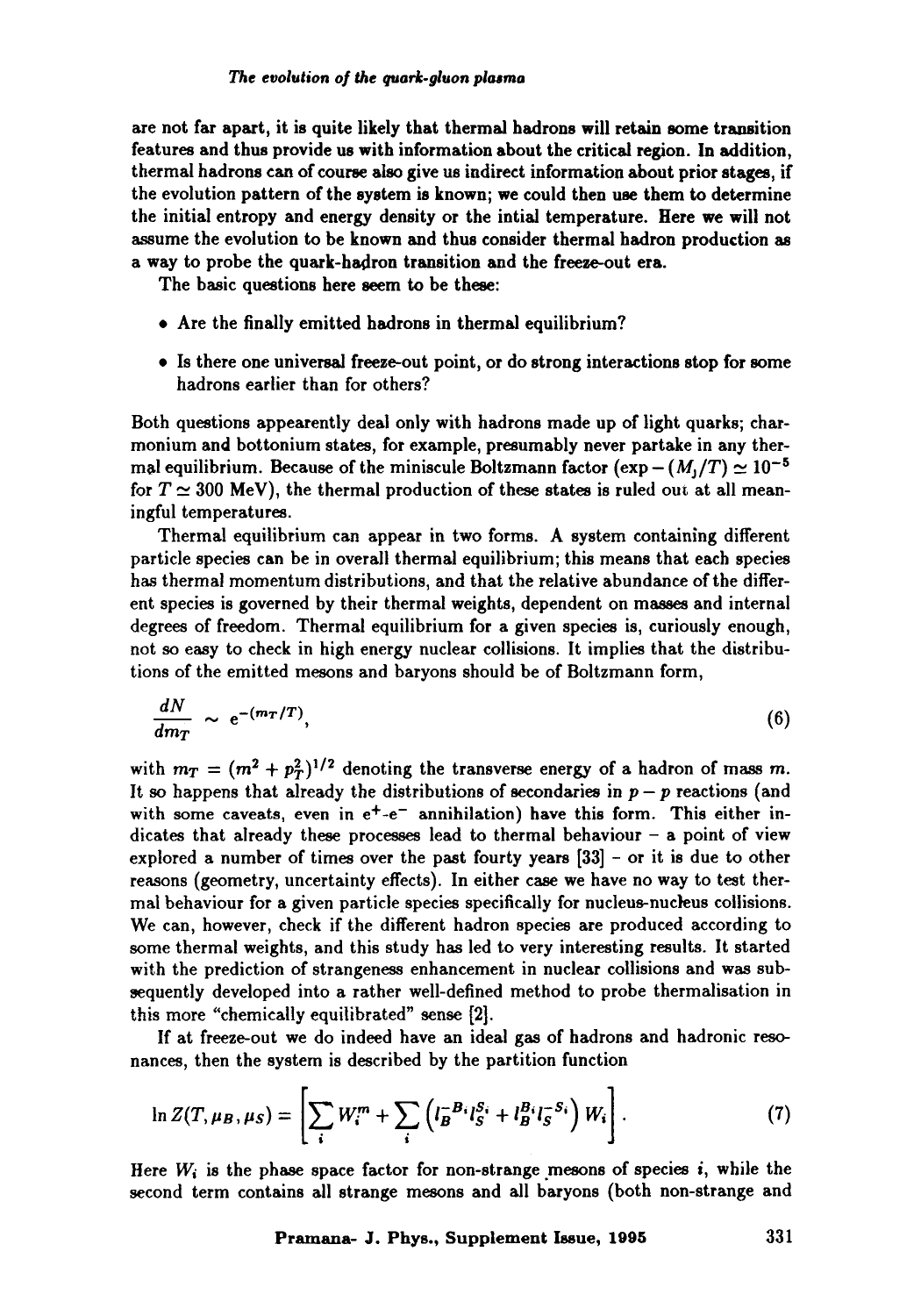strange), with  $S_i$  and  $B_i$  denoting the strangeness and baryon-number of the hadron in question. The baryon-number fugacity is defined as  $I_B = \exp(\mu_B/T)$  and that for the strangeness as  $I_s = \exp(\mu_s/T)$ . The phase space factors are given by

$$
W_i = \frac{d_i m_i^2 V T}{2\pi^2} K_2 \left(\frac{m_i}{T}\right),\tag{8}
$$

with  $d_i$  denoting the degeneracy,  $m_i$ ; the mass of hadron species  $i$ ; V is the volume of the system. For the temperature range presently of interest  $(T \leq 250 \text{ MeV})$ , it is sufficient to include in the sums in eq. (7) all known hadrons up to a mass of 2 GeV. The partition function (7) then determines all thermal properties of the system in terms of the three parameters  $T, \mu_B$  and  $\mu_S$ . One of these, say  $\mu_S$ , can be eliminated by requiring the overall strangeness of the system to vanish. If there is a one-stage freeze-out of all thermal hadrons, then all production ratios  $(K/\pi, \pi/\rho, \pi/p, K/Y, Y/Y, \Xi/Y,...)$  are given in terms of the two parameters T and  $\mu_B$ . In other words, we can take two measured ratios, such as  $\Lambda/\bar{\Lambda}$  and  $\Xi/\bar{\Xi}$ , to fix the values of T and  $\mu_B$ , and all other ratios are then predicted, if the different particle species are indeed present according to their equilibrium weights. Although previous analyses had been in accord with this for all strange baryon and meson ratios at  $T \simeq 200$  MeV [34, 38],  $\mu_B \simeq 300$  MeV [39], newer and more precise data [4ill no longer provide a common equilibrium freeze-out point even for strange hadrons (Fig. 14).

Bringing in non-strange hadrons had always led to disagreement, with lower freezeout temperatures ( $T \approx 100 - 140$  MeV) as well as lower baryochemical potential  $(\mu_B \simeq 200 \text{ MeV})$ . It is possible, however, to retain a common freeze-out for all strange hadrons by introducing partial strangeness saturation, i.e., by assuming that strangeness is not yet fully present in the system to the extent it should be if there was complete chemical equilibrium [41] With this assumption, the fugacities *Is* and  $I_S^{-1}$  in eq. (7) are multiplied by a strangeness saturation factor  $\gamma \leq 1$ . This results in  $T \simeq 200$  MeV and  $\mu_B \simeq 250$  MeV as freeze-out parameters for the (partially equilibrated) strange hadrons [42], as seen in Fig. 15.

The unique freeze-out point for hyperons and cascade particles (and their antiparticles) arises by construction, of course, since we have three independent ratios and three parameters. The freeze-out point is also in accord with present  $\Lambda/K_i^o$ . One basic problem in this type of analysis is the availability of data in the same kinematic regions and for the same collision partners. It will be interesting to follow the further development of the freeze-out study for both strange and non-strange hadrons. All present results do suggest, however, that there is no unique freeze-out point for all hadrons.

It therefore seems reasonable to consider when freeze-out will occur. One possible definition is given by requiring the mean free path of a hadron in the medium to reach the size of the system. This leads to

$$
R_F = \left[ \left( \frac{3}{4\pi} \right) \left( \frac{dN}{dy} \right) \sigma \right]^{1/2} \tag{9}
$$

for the freeze-out radius  $R_F$ ; here  $\sigma$  denotes the interaction cross-section for the hadron in question. A hadron species with a bigger cross-section should thus undergo a later freeze-out [43]. If we assume strange hadrons to have an interaction cross-section half the size of non-strange cross-sections (this is the case for the *Kp*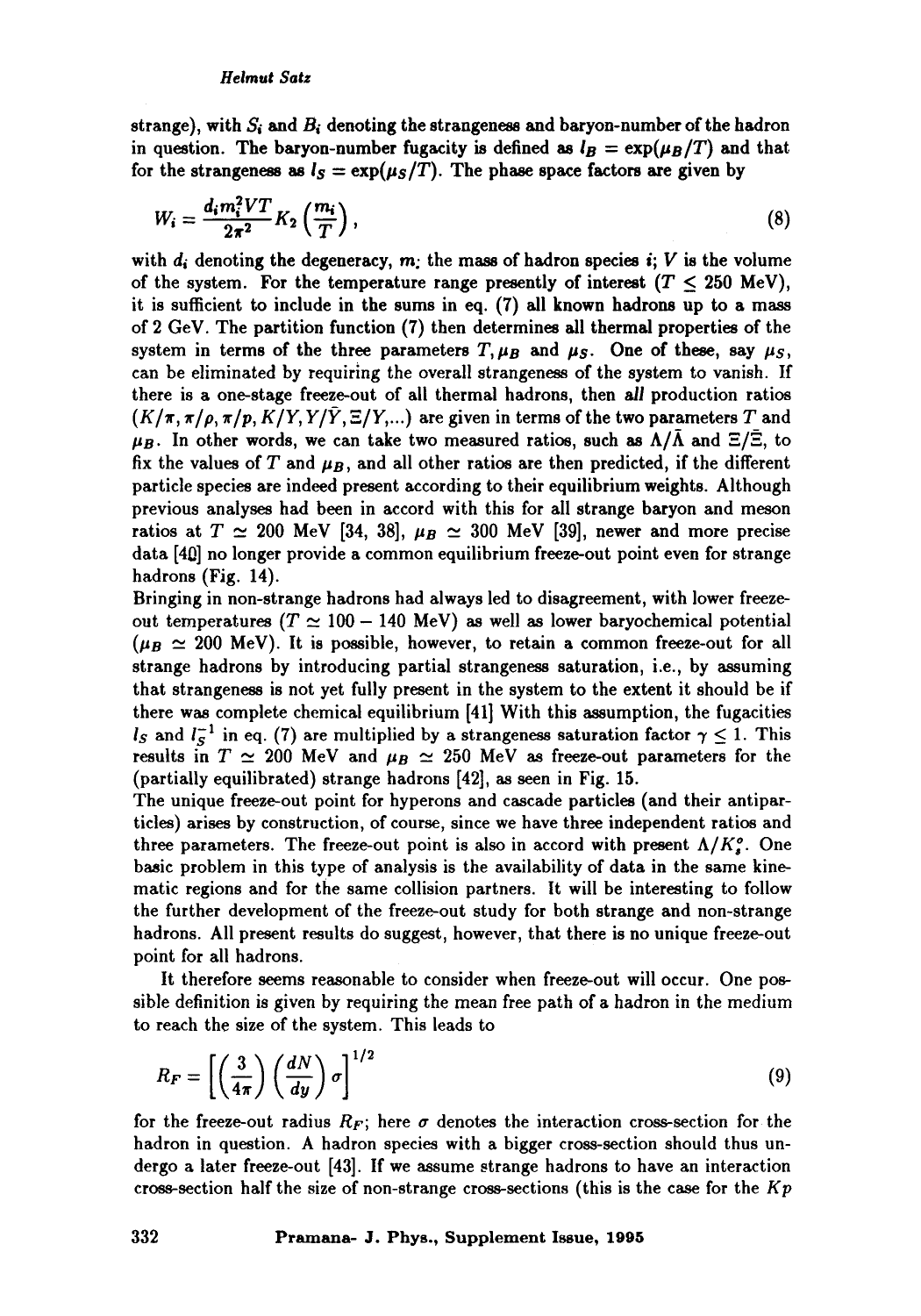

Figure 14. Strange baryon production ratios as function of temperature and baryochemical potential, with full strangeness saturation [42].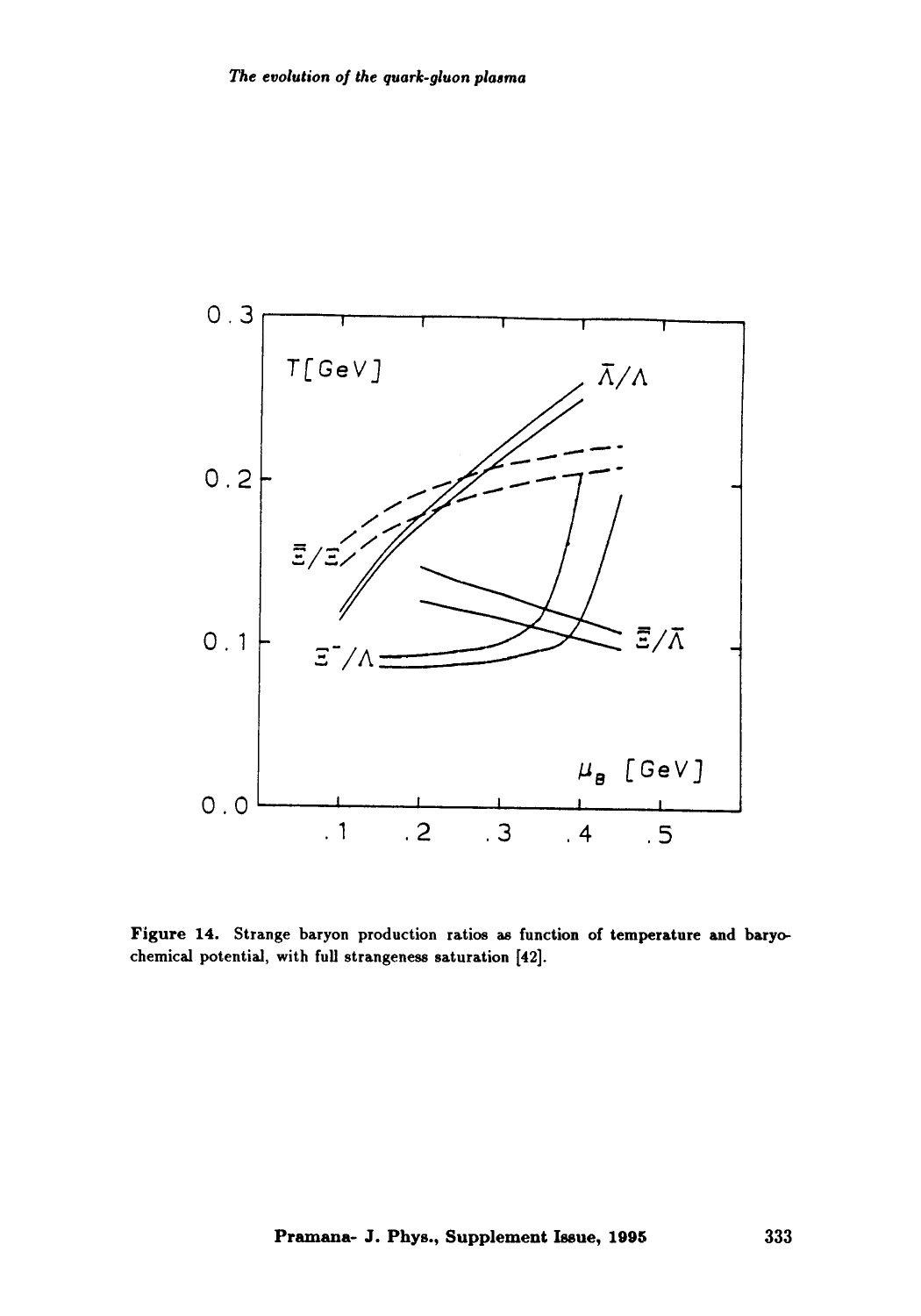

Figure 15. Strange baryon production ratios as function of temperature and baryochemical potential, with partial strangeness saturation [42].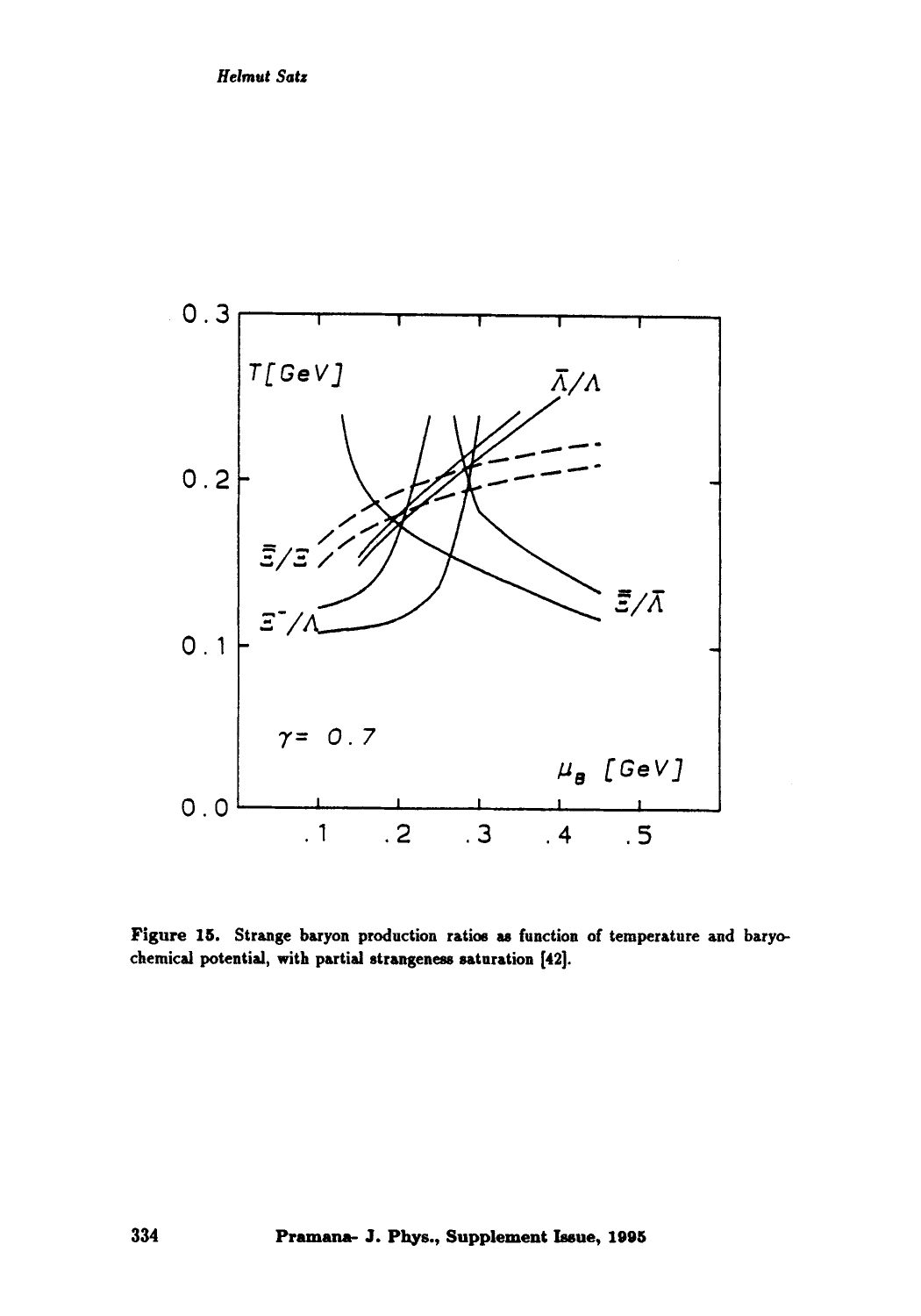vs.  $\pi p$  cross-sections at 1 GeV/c lab momentum), then we get  $R_F^* \simeq 0.7 R_F^{ns}$ . This result can be checked independently by hadron interferometry studies, which determine the freeze-out radii for pions and kaons; new data [44] give at least qualitative agreement. In the case of an isentropic longitudinal expansion, these  $R<sub>F</sub>$ -values imply  $T_F^s \simeq 190$  MeV if  $T_T^{ns} \simeq 130$  MeV, in reasonable accord with what we found above. Hadron spectra thus seem to suggest that freeze-out is a sequential process, determined by the different hadronic interaction cross-sections; however, this conclusion is at present still of a very qualitative nature.

Nevertheless, we have seen that hadron spectra and correlations provide us with a good probe for the study of hadronisation and the quark-hadron transition region.

#### 5. **Conclusions**

We have seen that different signals probe different stages in the evolution of the quark-gluon plasma. It is therefore necessary to clarify what we can learn from any given signal, and from what stage it brings us information. We saw that high mass Drell-Yan pairs and open charm mesons probe the pre-equilibrium stage; the suppression of charmonium and bottonium production provides a tool for the study of the hot primordial QGP; hadronic spectra and correlations give us information about the quark-hadron transition and freeze-out. Clearly they are just some of the possible signals and probes; there are many others - thermal dileptons, direct photons, jet production, hadron mass modifications in media, flow effects, strangelets, to name some that have so far been studied quite extensively. We will certainly need all of them in order to establish the complete evolution pattern of the quark-gluon plasma.

Acknowledgements It is a pleasure to thank J. Cleymans, S. Gupta, D. Kharzeev, K. Geiger, J. Rafelski, K. Redlich, K. Sridhar, E. Suhonen and X.-N. Wang for stimulating discussions on various aspects of this report.

#### References

- [1] D. Boal, Phys. Rev.C33 (1986) 2206; R. C. Hwa and K. Kajantie, Phys. Rev. Lett.56 (1986) 696; J.-P. Blaizot and A. H. Mueller, Nucl. Phys.B289 (1987) 847; for a recent survey see B. Müller in *Particle Production in Highly Excited Matter*, H. Gutbrod and J. Rafelski (Eds.), Plenum Press, London and New York (1993) 11.
- [2] J. Rafelski and B. Müller, Phys. Rev. Lett.48 (1982) 1066; J. Cleymans and H. Satz, Z. Phys.C57 (1993) 135; for a recent survey see U. Heinz in *Proceedings* of Quark *Matter '93,* Nucl. Phys.A, in press.
- [3] In contrast, global features such as multiplicities or flow effects on transverse momentum spectra will of course depend **on the** initial temperature.
- [4] T. Matsui and H. Satz, Phys. Lett.B178 (1986) 416; for a~ recent survey see H. Satz in QCD - 20 Years *Later,* P. Zerwas and H. Kastrup (Eds.), World Scientific, Singapore (1993) 748.
- [5] E.L. Feinberg, Nuovo Cim. 34A (1976) 36; for a recent survey see P. V. Ruuskancn, Nucl. Phys.A544 (1992) 169c.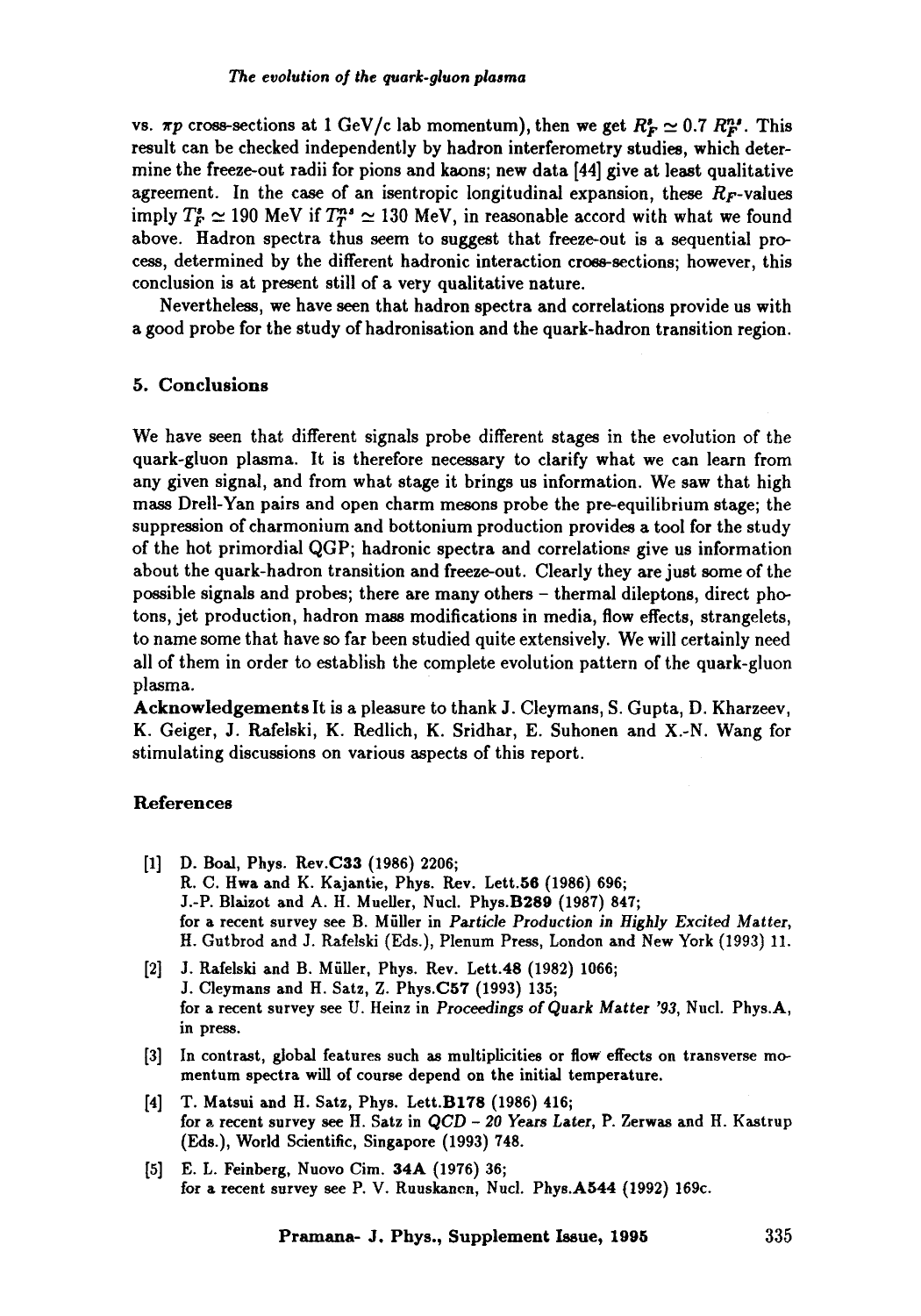- [6] E. V. Shuryak, Phys. Rev. Lett.68 (1992) 3270.
- [7] M. Gyulassy and M. Plümer, Phys. Lett.B243i (1990) 432; for a recent survey see X.-N. Wang in *Particle Production in Highly Excited Matter,* H. Gutbrod and J. Rafelski (Eds.), Plenum Press, London and New York (1993) 387.
- [8] Y. Pang, T. Schlegel and S. Kahana, Phys. Rev. Lett.68 (1992) 2743.
- [9] A. Capella et al., Phys. Lett.B81 (1979) 68.
- [10] K. Werner, Z. Phys.C42 (1989) 85.
- [11] M. Sorge, H. Stöcker and W. Greiner, Nucl. Phys.A498i (1989) 567c.
- [12] T. Csörgö et al., Phys. Lett.B222 (1989) 115.
- [13] X.-N. Wang and M. Gyulassy, Phys. Rev.D44 (1992) 3501.
- [14] K. Geiger and B. Müller, Nucl. Phys.B369 (1992) 600.
- [15] K. Geiger in *Proceedings of* Quark Matter *'93,* Nucl. Phys.A, in press.
- [16] K. Geiger, Phys. Rev.D46 (1992) 4965 and 4986.
- [17] A. Krzywicki et al., Phys. Lett.B85 (1979) 407.
- [18] B. Müller and X.-N. Wang, Phys. Rev. Lett.68 (1992) 2437.
- [19] K. Geiger and J. Kapusta, Phys. Rev. Lett.70 (1993) 1920.
- [20] F. Karsch and H. Satz, Z. Phys.C51 (1991) 209.
- [21] D. Kharzeev and H. Satz, Z. Phys.C60 (1993) 689.
- [22] C. Baglin et al. (NA38), Phys. Lett.B255 (1991) 459.
- [23] L. Antoniazzi et al., (E705) Phys. Rev.D46 (1992) 4828; L. Antoniazzi et al. (E705), Phys. Rev. Lett.TO (1993) 383.
- [24] J. Badier et al., Z. Phys.C2O (1981) 101.
- [25] D. M. Alde et al. (E772), Phys. Rev. Lett.66 (1991) 133 and 2285.
- [26] G. Piller, J. Mutzbaner and W. Weise, Z. Phys.A343 (1992) 247.
- [27] S. Gupta and H. Satz, Z. Phys.C55 (1992) 391.
- [28] See e.g. J.-P. Blaizot and J.-Y. Ollitrault in Quark Gluon Plasma, R. C. Hwa (ed.) Singapore (1990) and references given there.
- [29] C. Lourenco, in Proceedings of Quark Matter *'93,* Nucl. Phys.A, in press
- [30] B. Ronceux in Proceedings of Quark Matter '93, Nucl. Phys.A, in press.
- [31] S. Gupta and H. Satz, Phys. Lett.B283 (1992) 439.
- [32] For a recent analysis, see S. Gavin et al., Z. Phys. C (1994).
- [33] E. Fermi, Progr. Theor. Phys. (Japan) 5 (1950) 570; I. Ya. Pomeranchuk, Doldad. Akad. Nauk SSSR 78 (1951) 889; L. D. Lazdau, Izv. Akad. Nauk SSSR, Set. Fiz., 17 (1953) 51; R. Hagedorn, Nuovo Cim. Suppl. 3 (1965) 147.
- [34] S. Abatzis et al. (WA85), Phys. Lett.B259 (1991) 508
- [35] M. A. Mazzoni (NA34), Nucl. Phys.A544 (1992) 623c.
- [36] R. Stock et al. (NA35), Nucl. Phys.A525 (1992) 497c.
- [37] E. Andersen et al. (NA36), Phys. Lett.B294 (1992) 127.
- [38] C. Baglin et al., Phys. Lett.B272 (1994) 449.
- [39] J. Cleymans et al., Z. Phys.C58 (1993) 347.